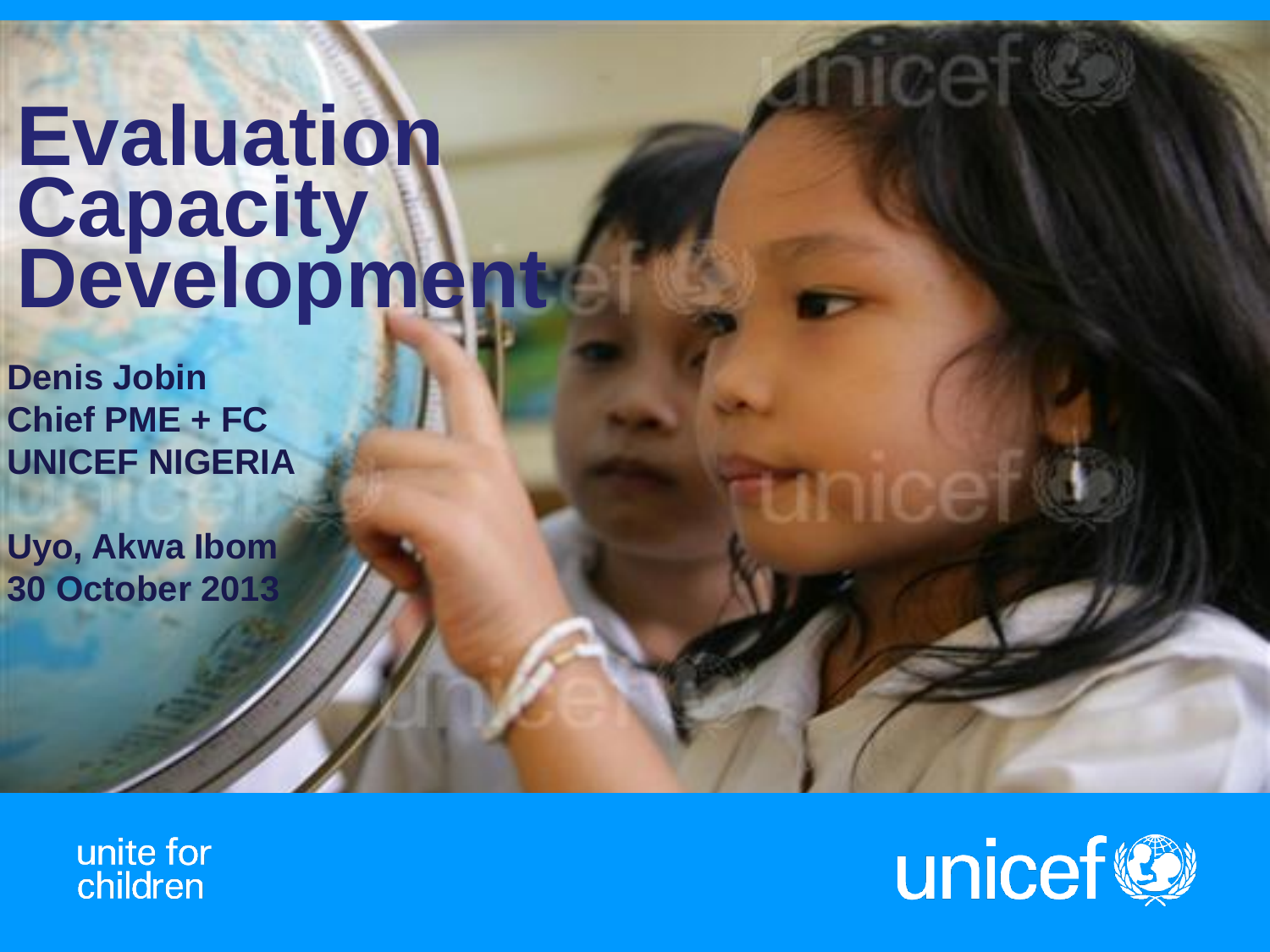## **Evaluation Capacity Development: some trends**

The M&E concept

Country Led Evaluation: Some progress made, but still room for improvements

Evaluation Capacity Development

Role of Civil Society, and VOPEs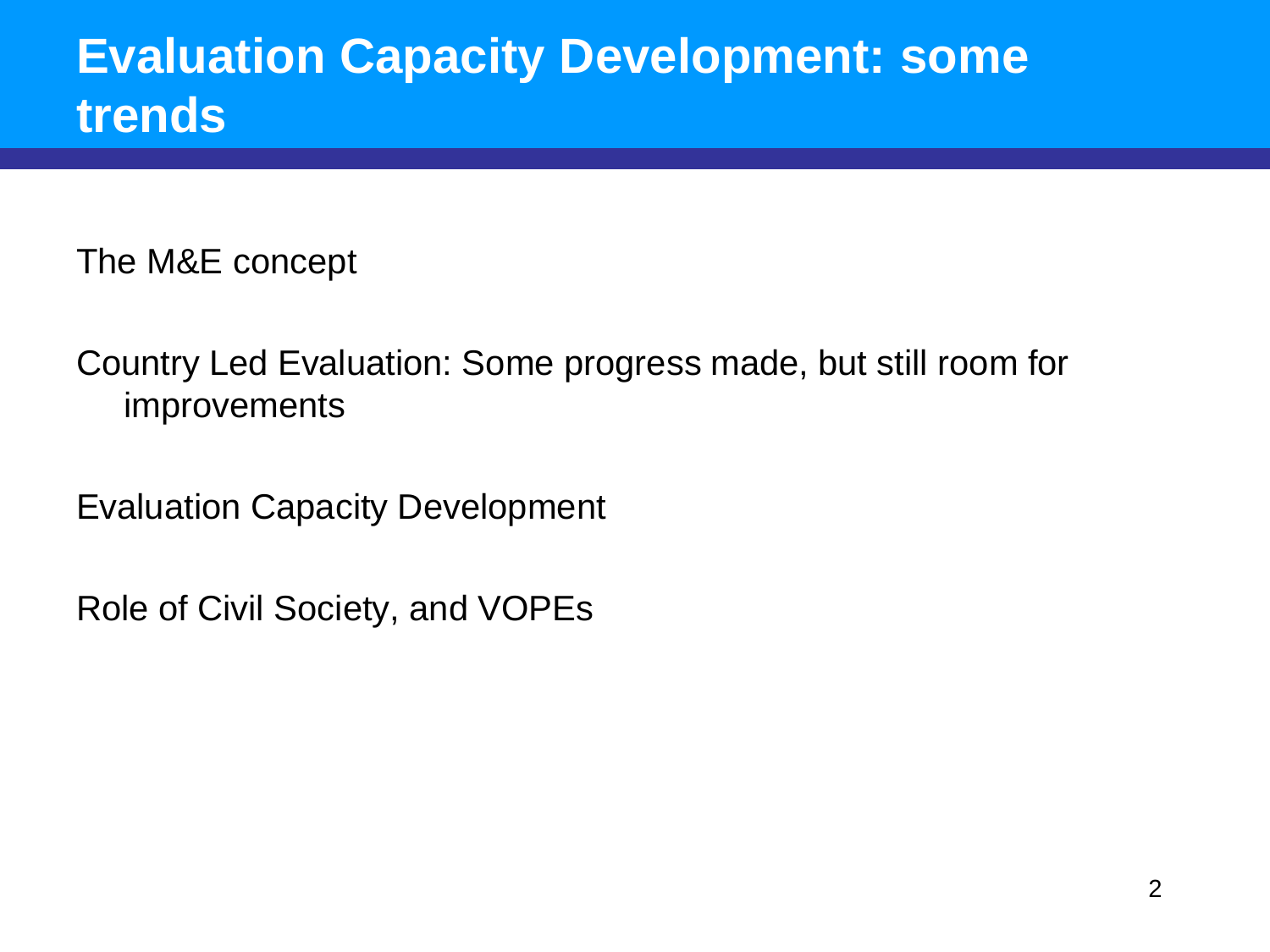## **The M&E concept**

What we know:

- Monitoring and evaluation are complements and help each;
- Strong Monitoring System, make it easier for strong evaluation, because of data availability;
- Monitoring focus is ongoing data collection; tracking progress on results;
- Evaluation is focusing on learning and accountabilities;
- What we forgot!!

Monitoring does not needs Evaluation to be effective!!! Monitoring is more useful as organization has greater control over results (proximity to outputs…);

Monitoring remain less relevant by itself without Evaluation as we move further to the outcome level!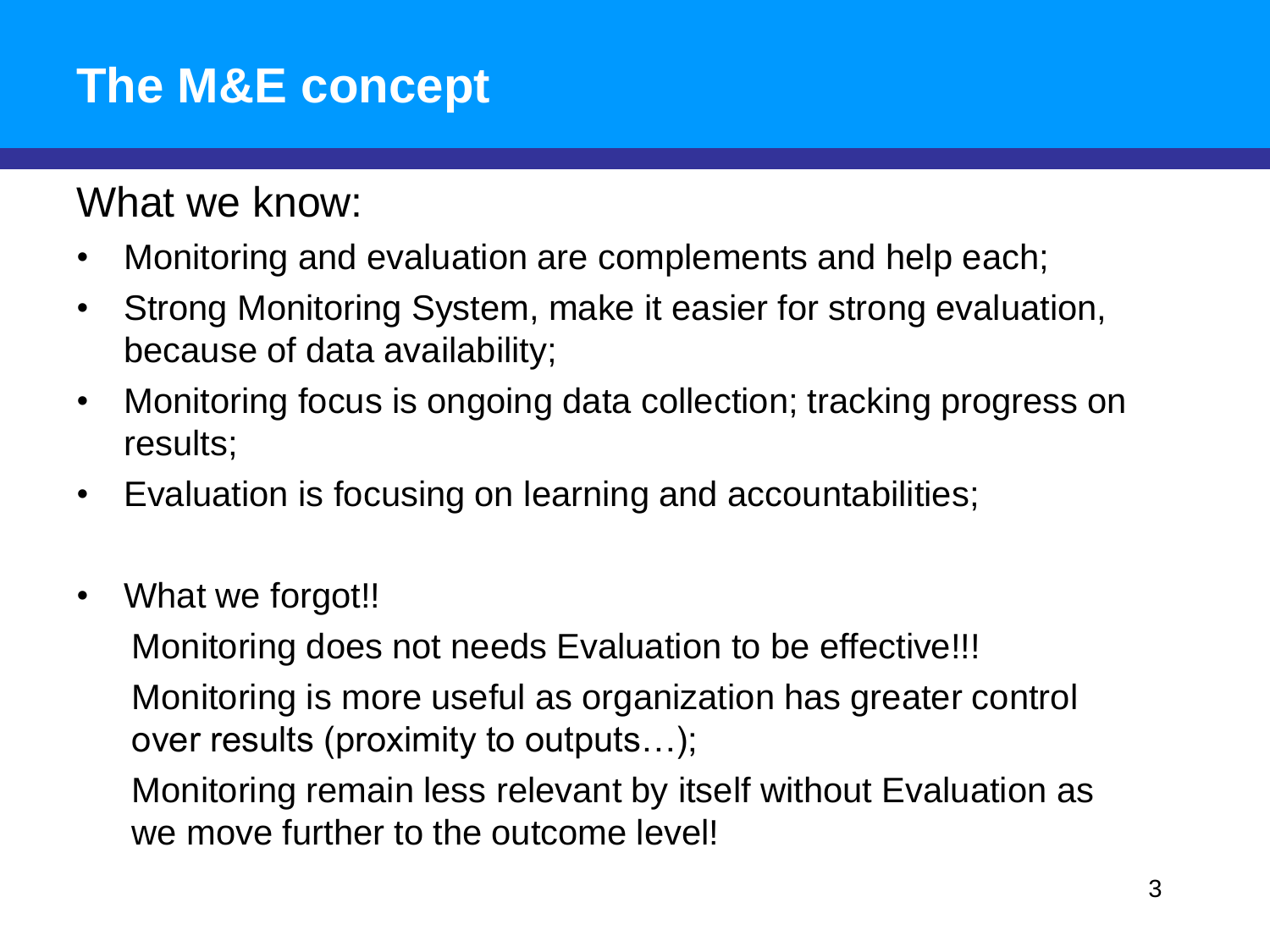## **Monitoring - Definition**

## **Monitoring**



Regular collection and reporting of information to track whether actual results are being achieved as planned

- Clarifies program objectives  $\Box$
- Link inputs and activities to results to be  $\Box$ achieved
- Translates results to be achieved into  $\mathsf{L}$ performance indicators
- Periodically collect data on the indicators and  $\Box$ compare actual results with target
- Reports progress and alerts management to  $\Box$ problems in implementation

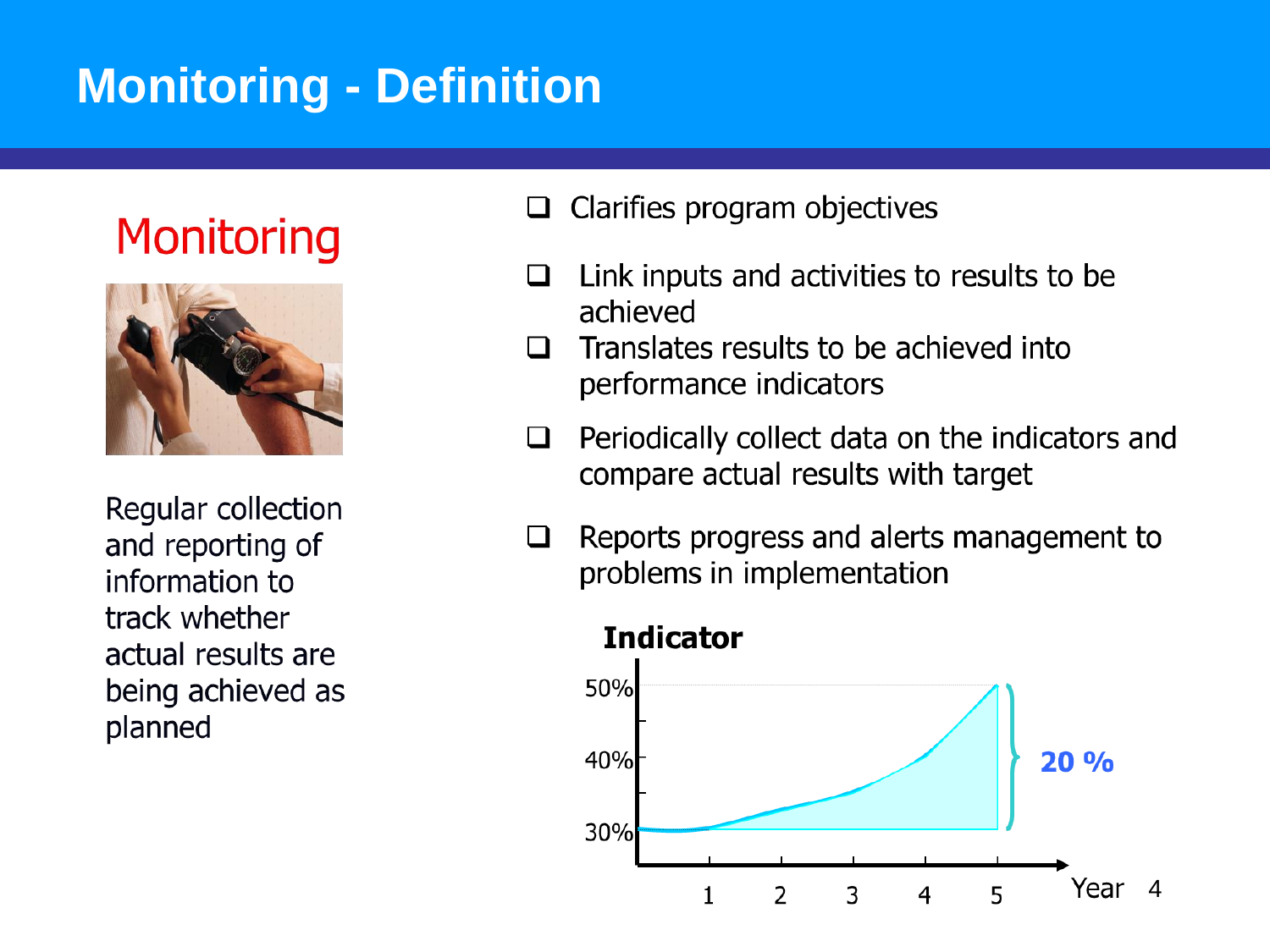### **Monitoring for bottlenecks - A useful monitoring tool for Federal and State Government and LGAs**

MfB: Another level of monitoring

4 Level: 1- is SitAn; 2- is Inputs/Activities/Outputs/; 3- is Bottleneck; 4- is Impact on outcome (MICS/DHS).

Focus is between the outputs and the outcomes

- MfB : Based on a determinant framework to identify barriers, bottlenecks and enabling factors which either constrain or advance the achievement of desired outcomes for disadvantaged children.
- MfB: emphasizes strengthening the capacity of gov partners to regularly monitor intermediate outcomes (between outputs and higher level outcomes/impact) to enable more effective programme implementation and timely course corrections in plans and strategies at all levels.

Five Steps:

1- determining what childhood deprivation (s) and which affected groups to monitor (at local levels);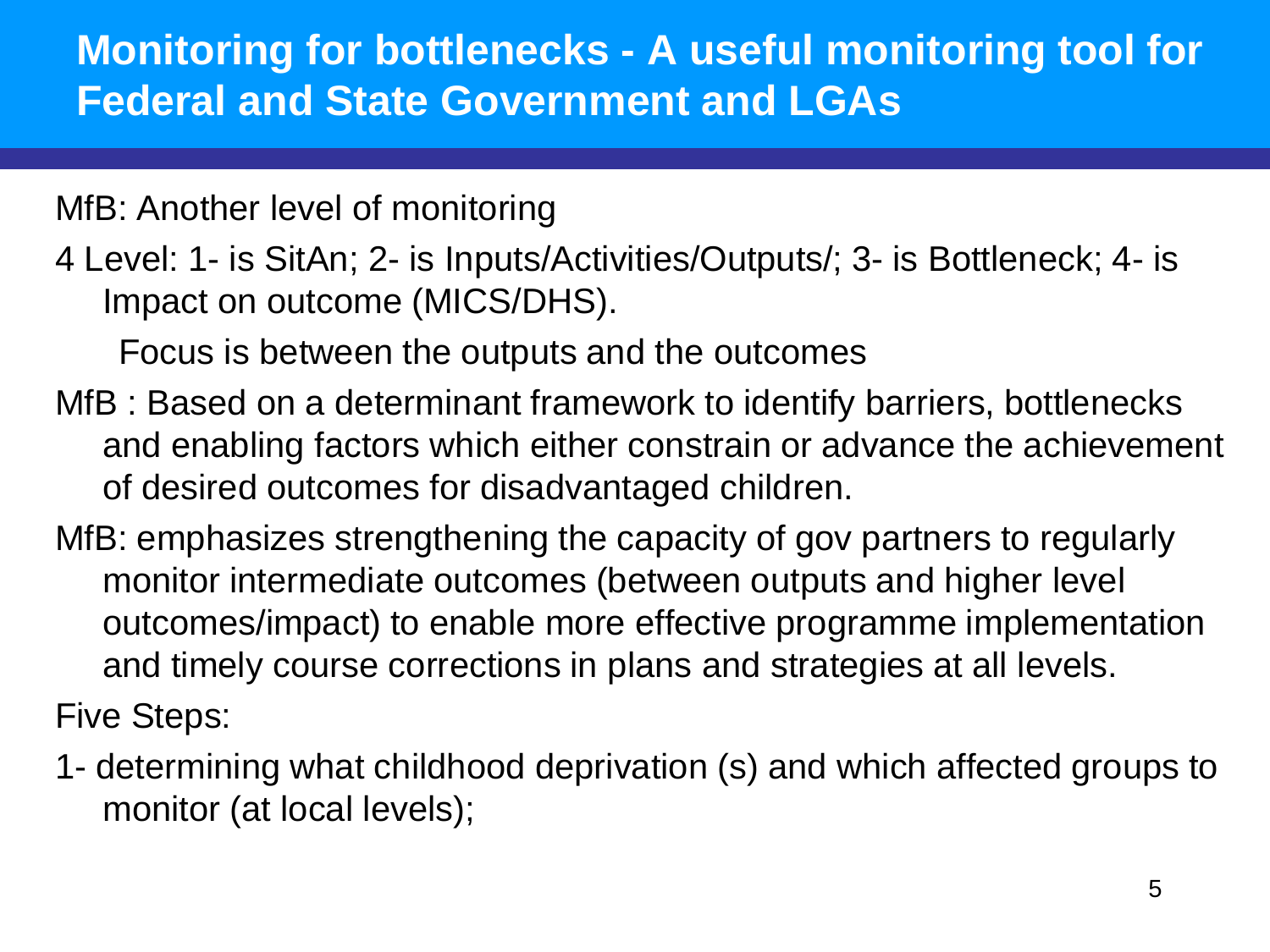### **Monitoring for bottleneck - A useful monitoring tool for Federal and State Government and LGAs**

- 2- selecting priority interventions to monitor;
- 3- defining indicators and information sources building on and strengthening existing systems and using innovative technology;
- 4- regularly identifying and analysing bottlenecks and barriers at local levels (keeping in mind that bottlenecks and barriers are relative and at any given point in time represent the most constraining factor (s) in achieving desired outcomes)
- 5- based on the results and analyses, identifying and implementing corrective actions for programme management as well as adjusting policies, strategies and plans.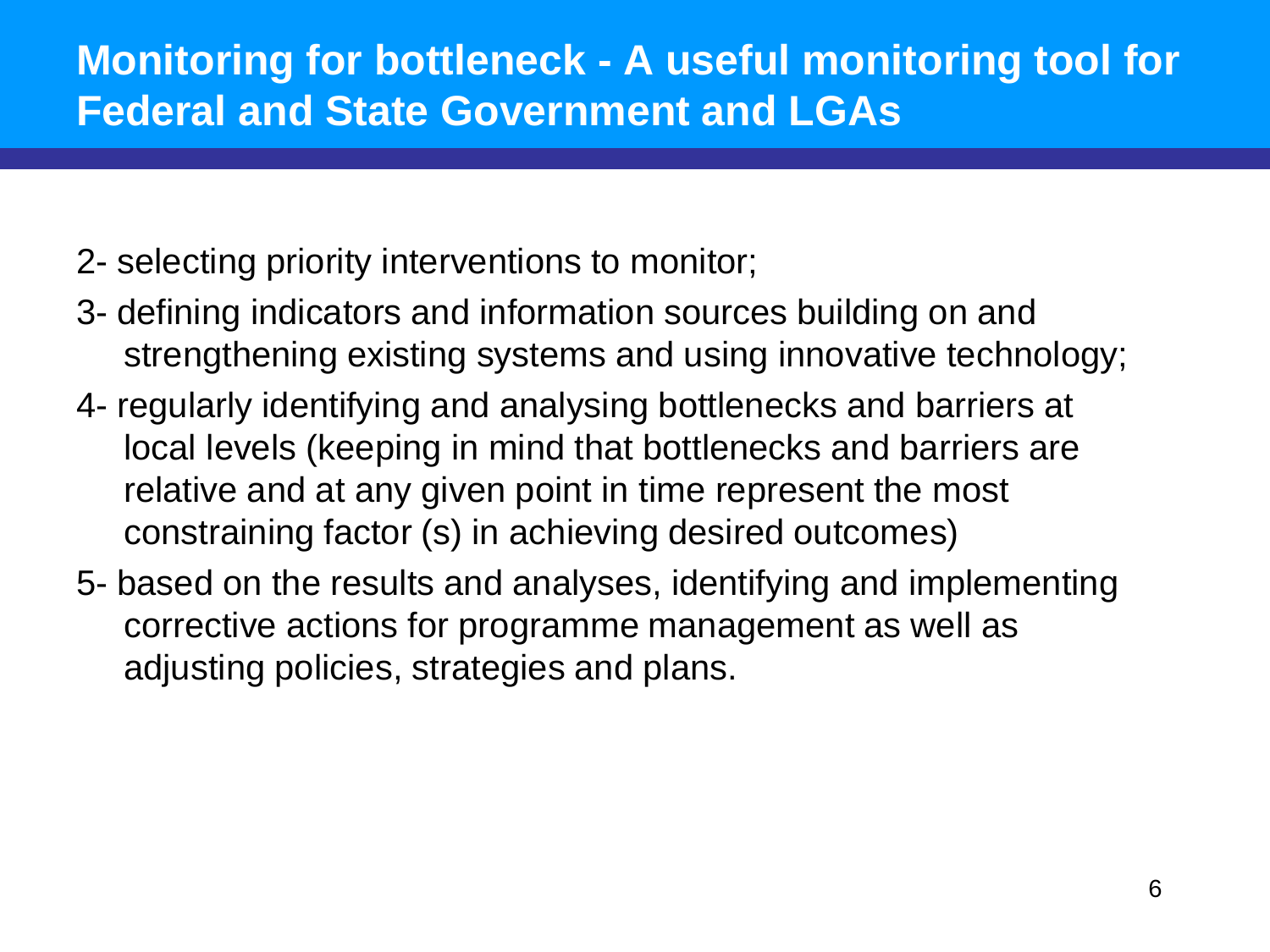## **Monitoring for Bottleneck : Determinant framework**

| <b>Determinants Framework</b>                       |                                      |
|-----------------------------------------------------|--------------------------------------|
| I) Enabling Environment                             | III) Demand                          |
| I) Societal norms                                   | 7) Financial access                  |
| 2) Policy/legal framework                           | 8) Social and cultural practices and |
| 3) Budget/expenditure                               | <b>beliefs</b>                       |
| 4) Institutional management/<br>coordination        | 9) Continuity of use                 |
| II) Supply                                          | <b>IV) Quality</b>                   |
| 5) Availability of essential commodities/<br>inputs | 10) Quality of services and goods    |
| 6) Availability of adequately staffed               |                                      |
| services, facilities and information                |                                      |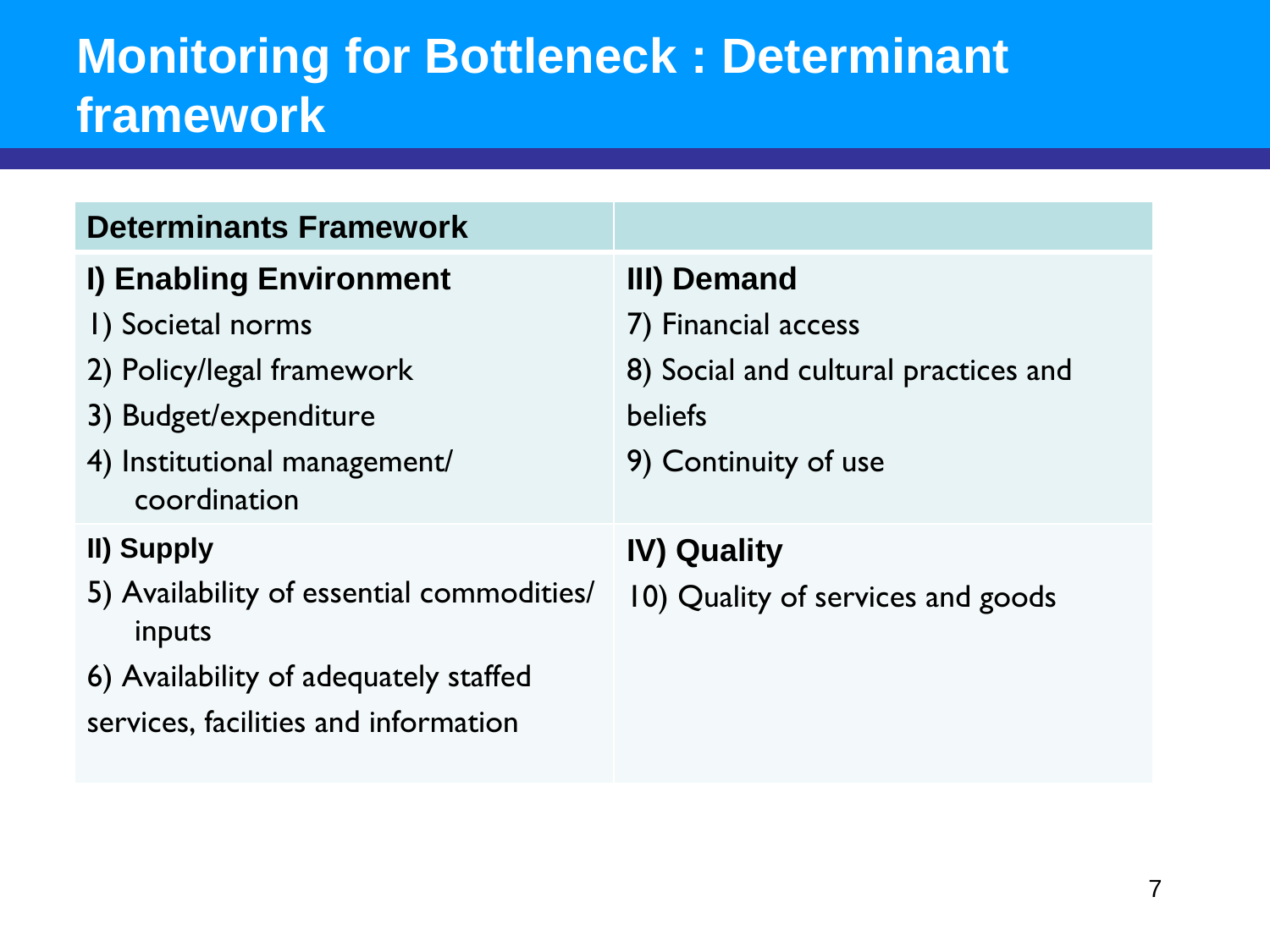Overview of Birth Registration: inequity cuts across gender, geographic and socio-economic lines

70% of births of children under-5 **NOT** registered (DHS 2008):

|                   | <b>MICS 2007</b> |       | <b>NDHS 2008</b> |       |
|-------------------|------------------|-------|------------------|-------|
| <b>Boys/Girls</b> | 24.0%            | 23.0% | 28.4%            | 28.9% |
| South/North       | 31.4%            | 16.2% | 43.2%            | 21.2% |
| Poor/Rich         | $9.0\%$          | 50.9% | 8.5%             | 65.7% |
| Rural/Urban       | 14.9%            | 42.7% | 20.9%            | 49.1% |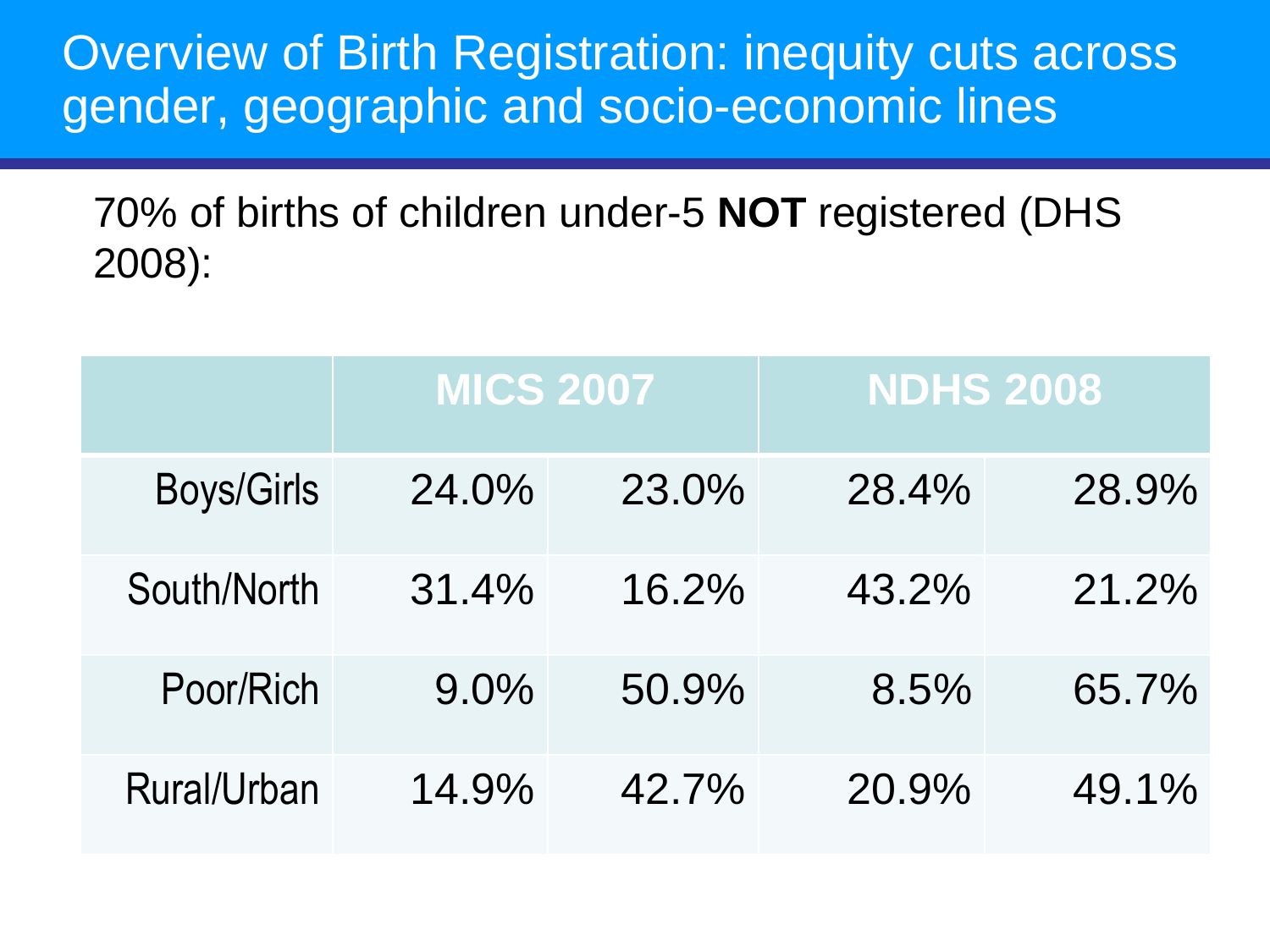**Bottleneck Analysis with decentralized data: for better understanding of local level variations in service output** 

• Examining at the state level would be insufficient when **the machinery for BR is at the LGA level**



 Reporting/Monitoring (RapidSMS) Real-time situation at service point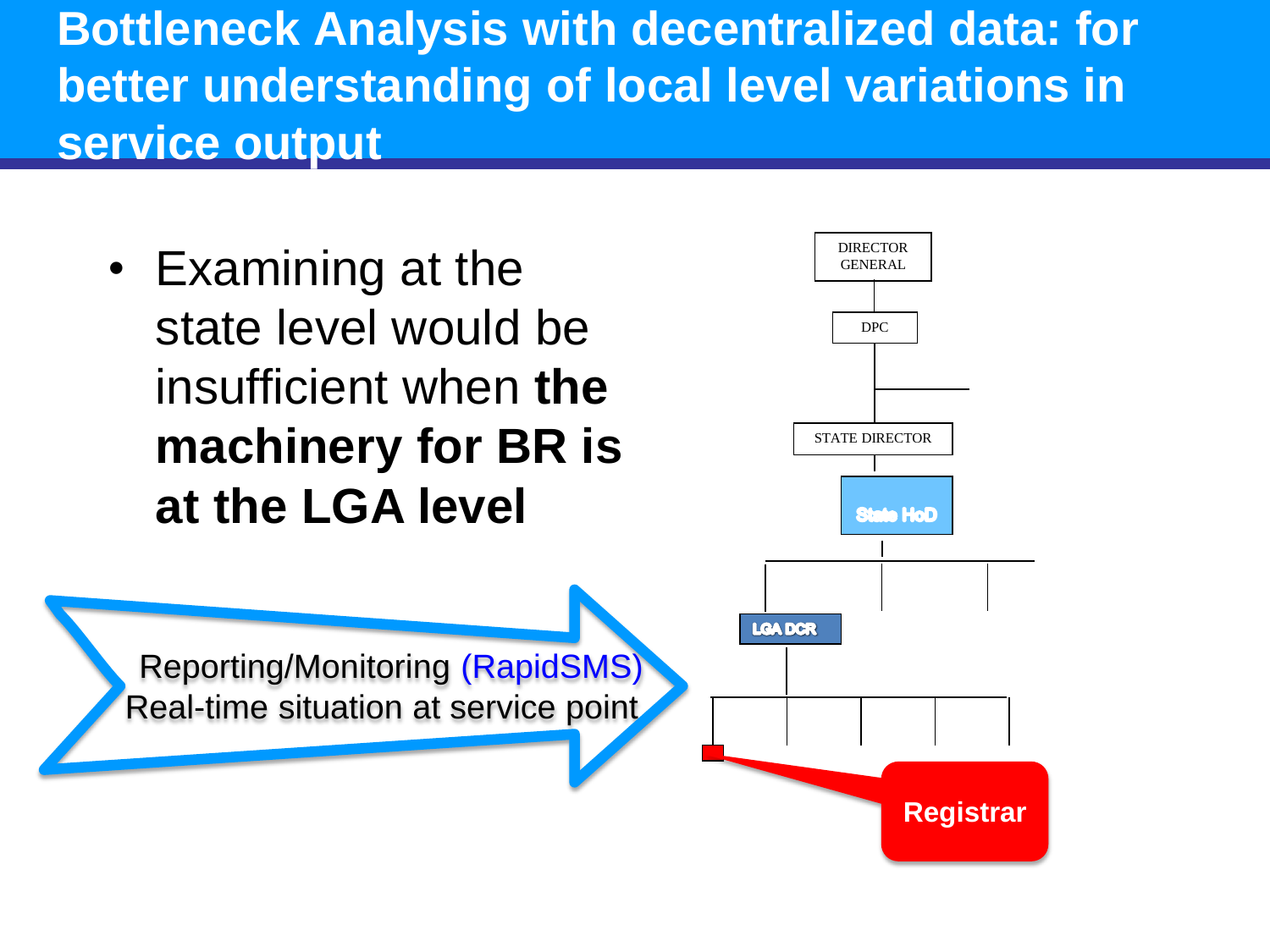## Bottleneck Analysis highlights "management barriers" at various administrative levels

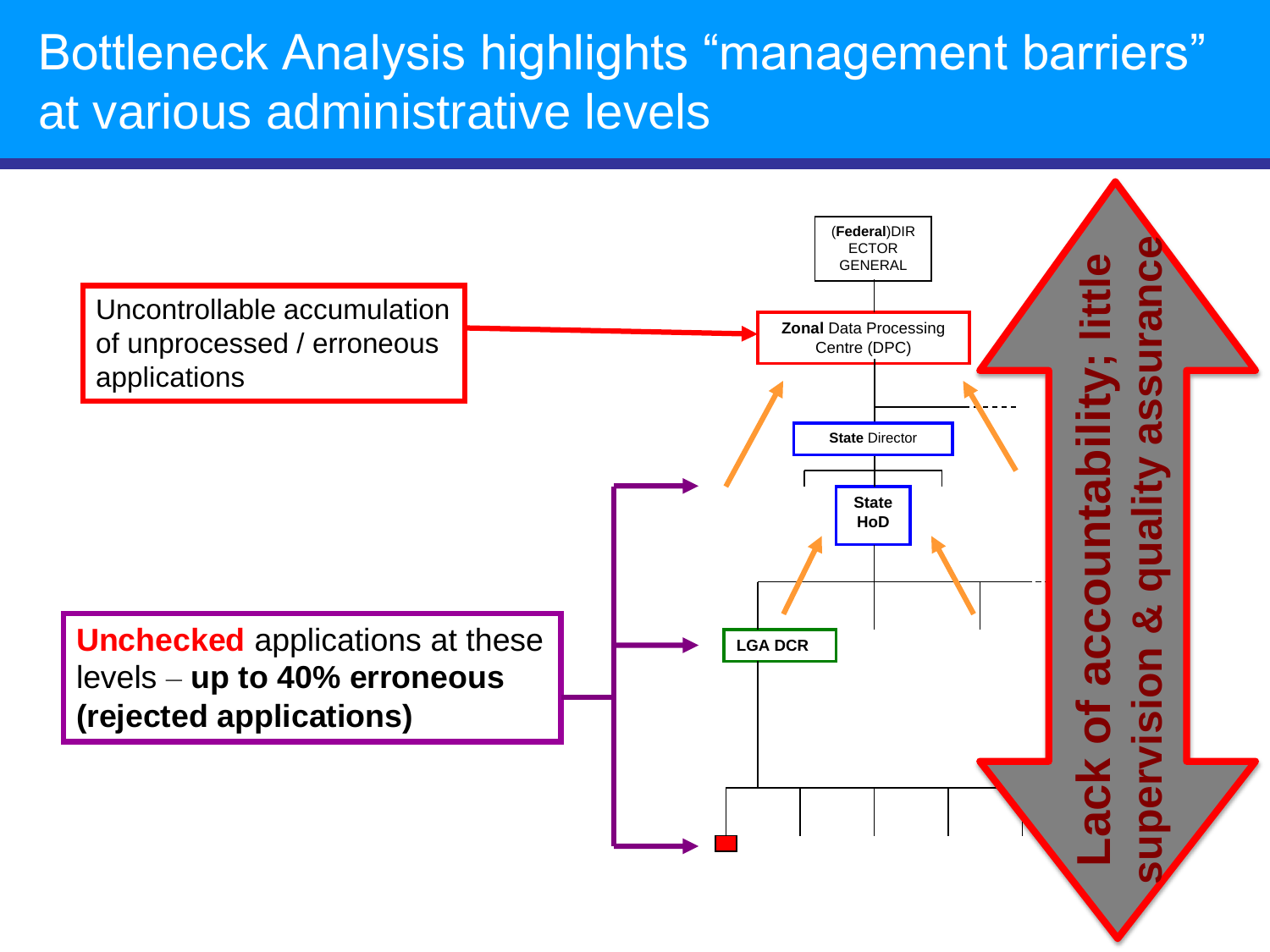Kaduna DPC, 2012

# **Long forgotten, never processed applications…**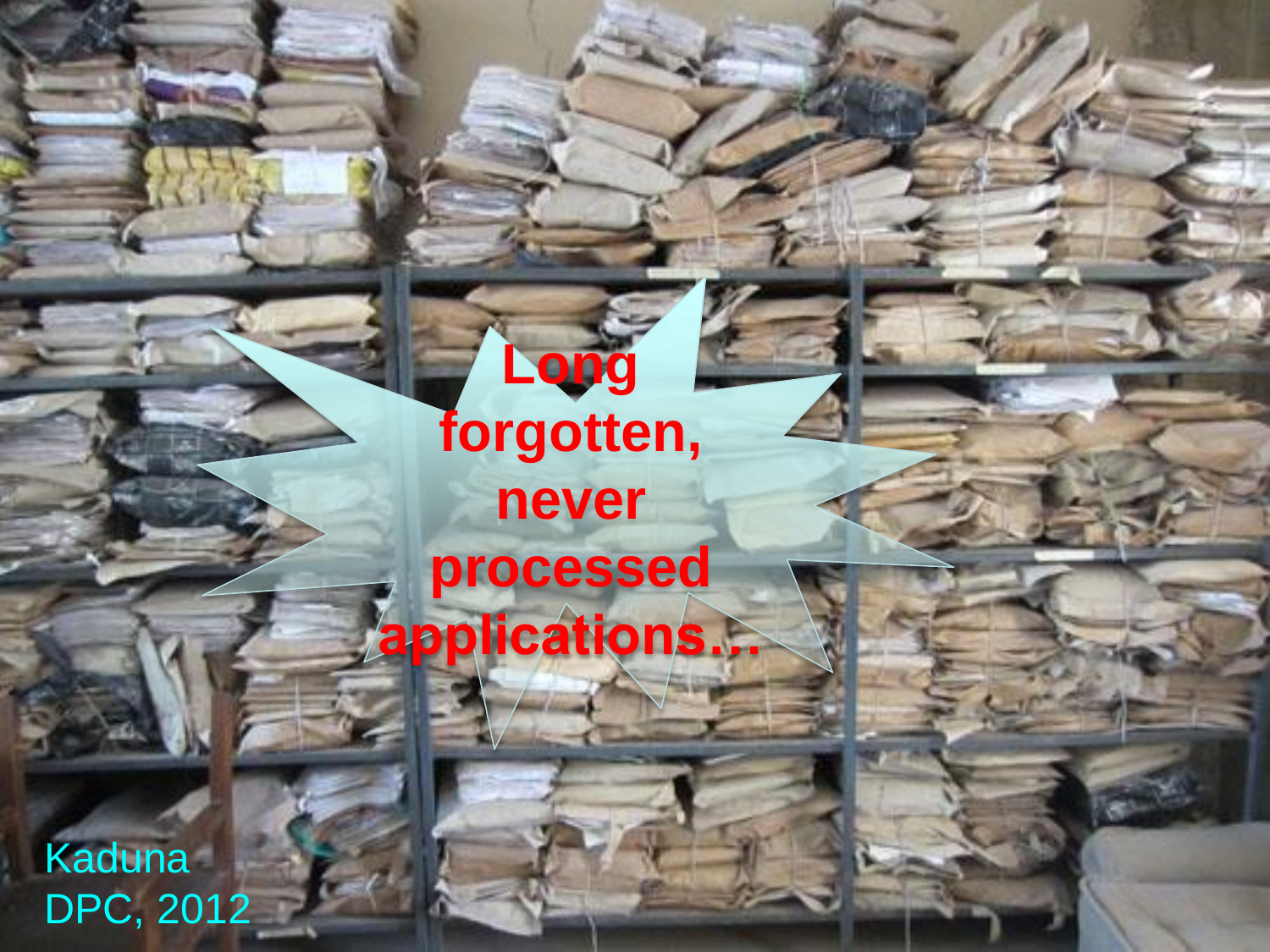## **Bottleneck summary**

| Enabling<br>Environment | Bottleneck #1: Parallel registration systems<br>Bottleneck #2: No framework for partnership with health sector<br>Bottleneck #3: Erroneous applications<br>Bottleneck #4: RapidSMS non-reporting |
|-------------------------|--------------------------------------------------------------------------------------------------------------------------------------------------------------------------------------------------|
| <b>Supply</b>           | Bottleneck #5: Supply chain management<br>Bottleneck #6: Human resources shortage – Mobilizing health sector<br>Bottleneck #7: Human resources shortage - Expanding NPopC<br>coverage            |
| Demand                  | Bottleneck #8: Financial cost of BR<br>Bottleneck #9: Low awareness<br>Bottleneck #10: Hard-to-reach groups                                                                                      |
| Quality                 | Bottleneck #11: Disparity between registration and certification                                                                                                                                 |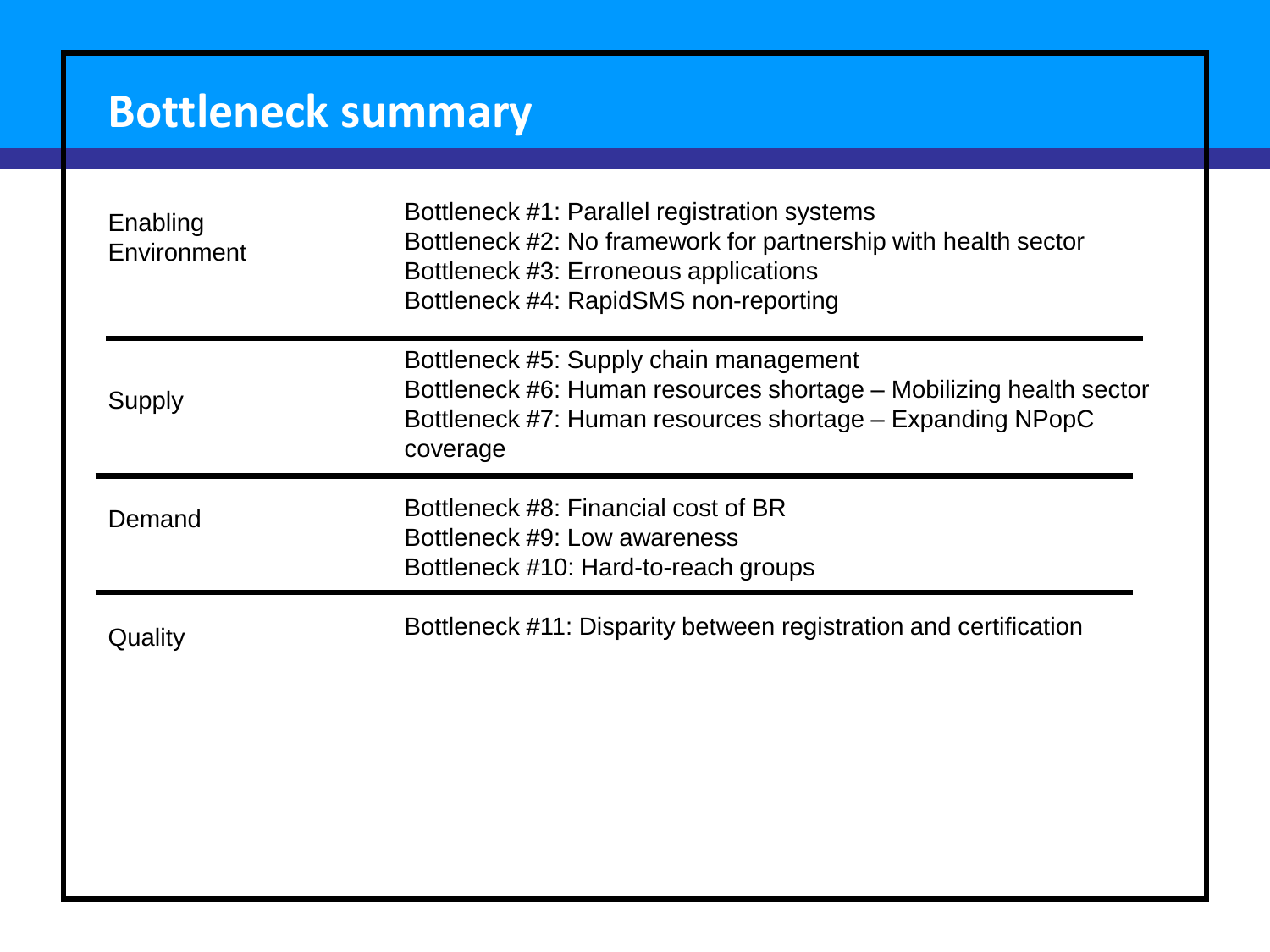Decentralized data helps the level of on-the-ground performance and progress becomes a common knowledge for ALL

With RapidSMS dashboard (rapidsmsnigeria.org), from the Federal gov't DG to on-site Registrar in community can share the same info:

Birth Registration real-time update site by site

• Critical to create **a collective sense of growth/progress** towards the goal of functional national civil registration system in Nigeria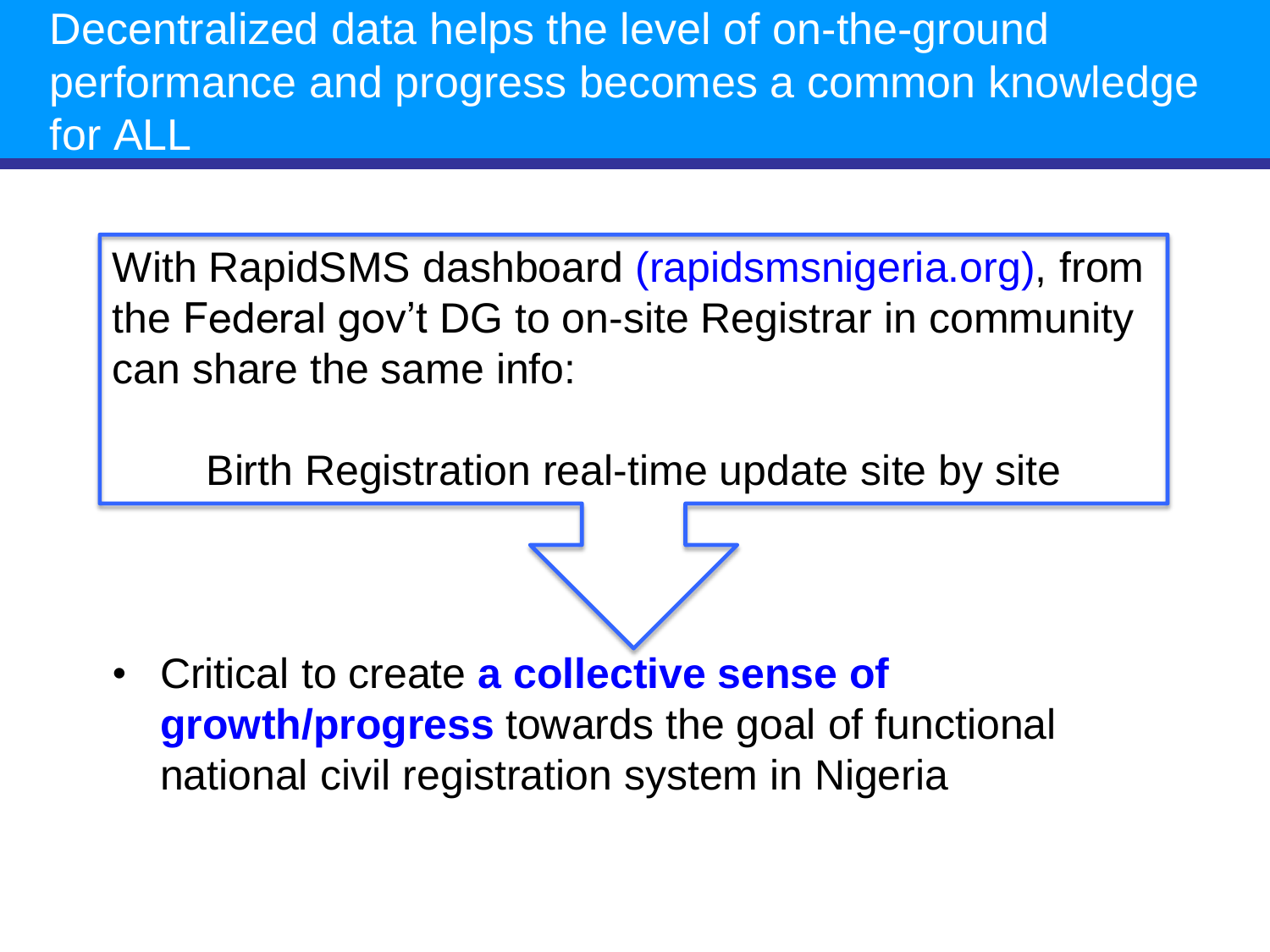## **Evaluation: Definition**

## Evaluation



Analytical efforts to answer specific questions about performance of a program activities.

Oriented to answering What Worked well, Where? and WHY? And HOW?

- Analyses why intended results were or were not achieved
- **Explores unintended results**
- Assesses causal contributions of activities to results and validate hypothesis
- Examines implementation processes
- Provides lessons learned and recommendations for improvement

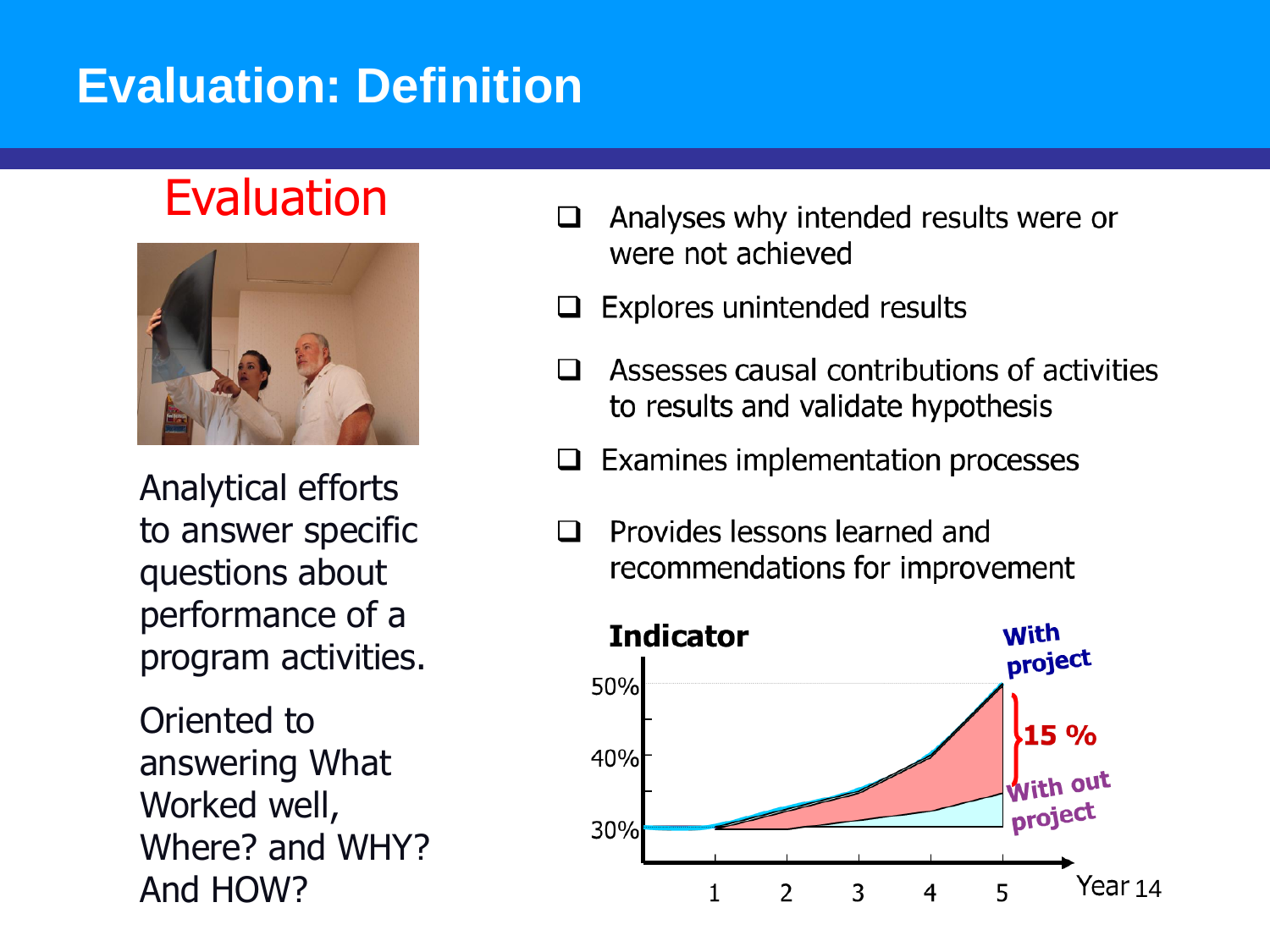## **Country-Led Evaluation System: From Paris Declaration to Ghana and Busan Meetings**

- What is country led Evaluation system (CLES) ?
	- Country-led monitoring and evaluation systems are systems in which the country (not the donors) leads and owns the monitoring and evaluation process, by determining:
	- What elements of the policy or programme will be evaluated;
	- What evaluation questions will be asked;
	- What methods will be used;
	- What analytical approach will be undertaken;
	- How the findings will be communicated; and,
	- Ultimately how findings will be used.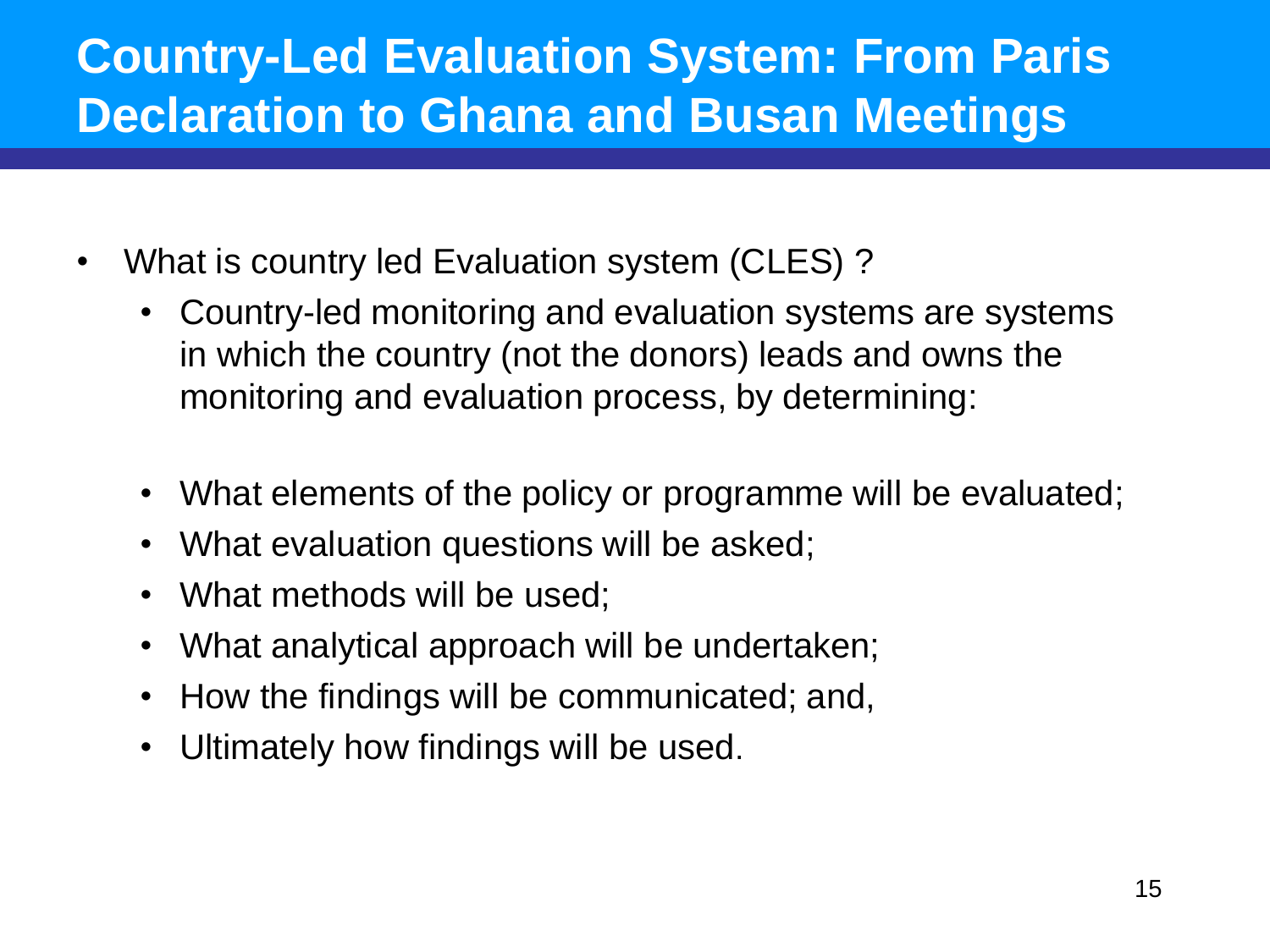### **Status of Country Led Evaluation?**

# Are Evaluation Country Led ? At Federal /State/ LGAs?

**Discussion**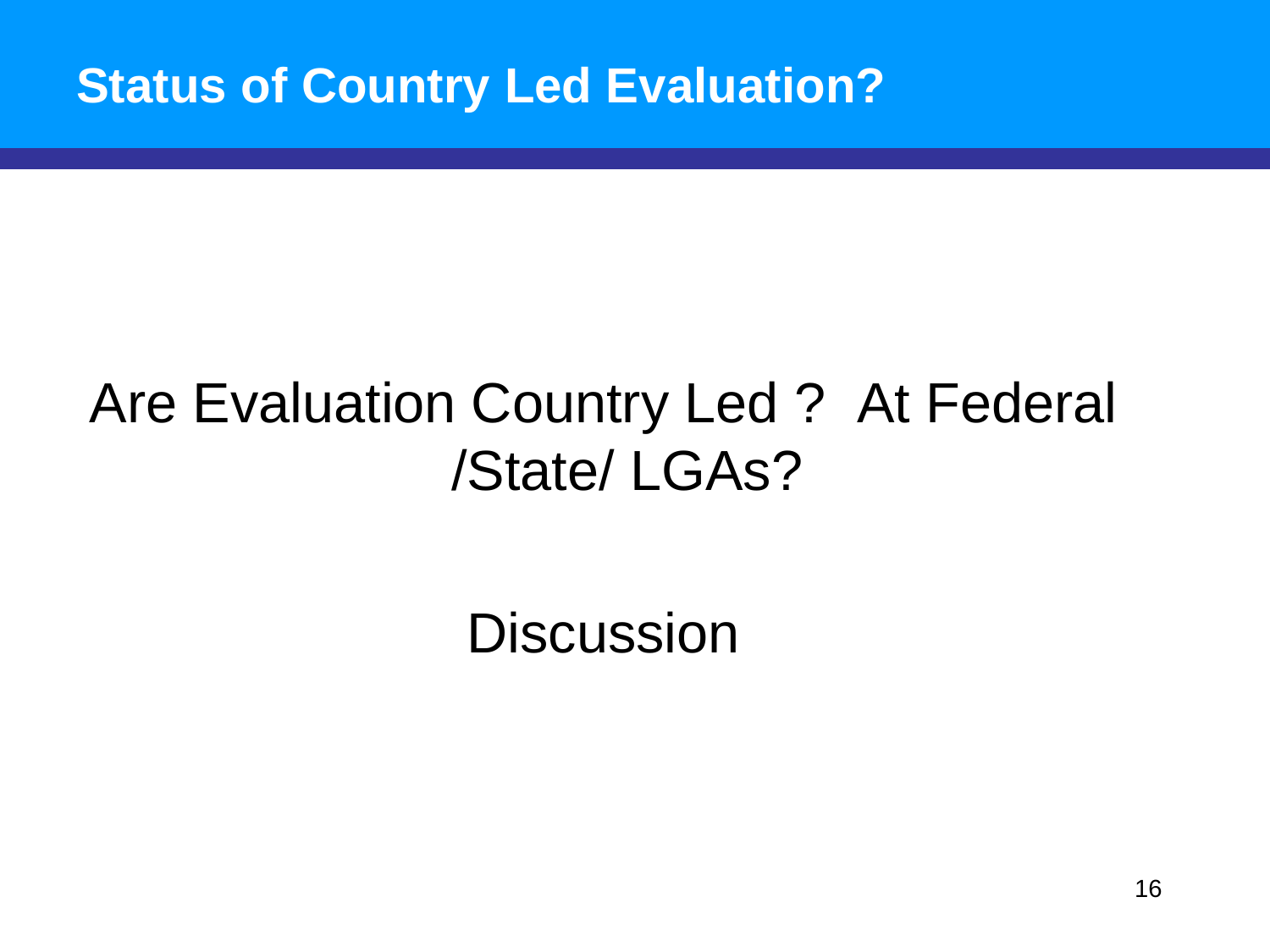National ownership and leadership are overarching factors for ensuring relevant development outcomes;

- National Evaluation Capacities (ECD) should be seen as integral parts of good governance;
- ECD strengthen both demand and supply capacities for equity-focused and gender-responsive evaluation at four levels:
	- 1- Enabling environment,
	- 2- Institutional capacities,
	- 3- Individual capacities and
	- 4- Information Technology.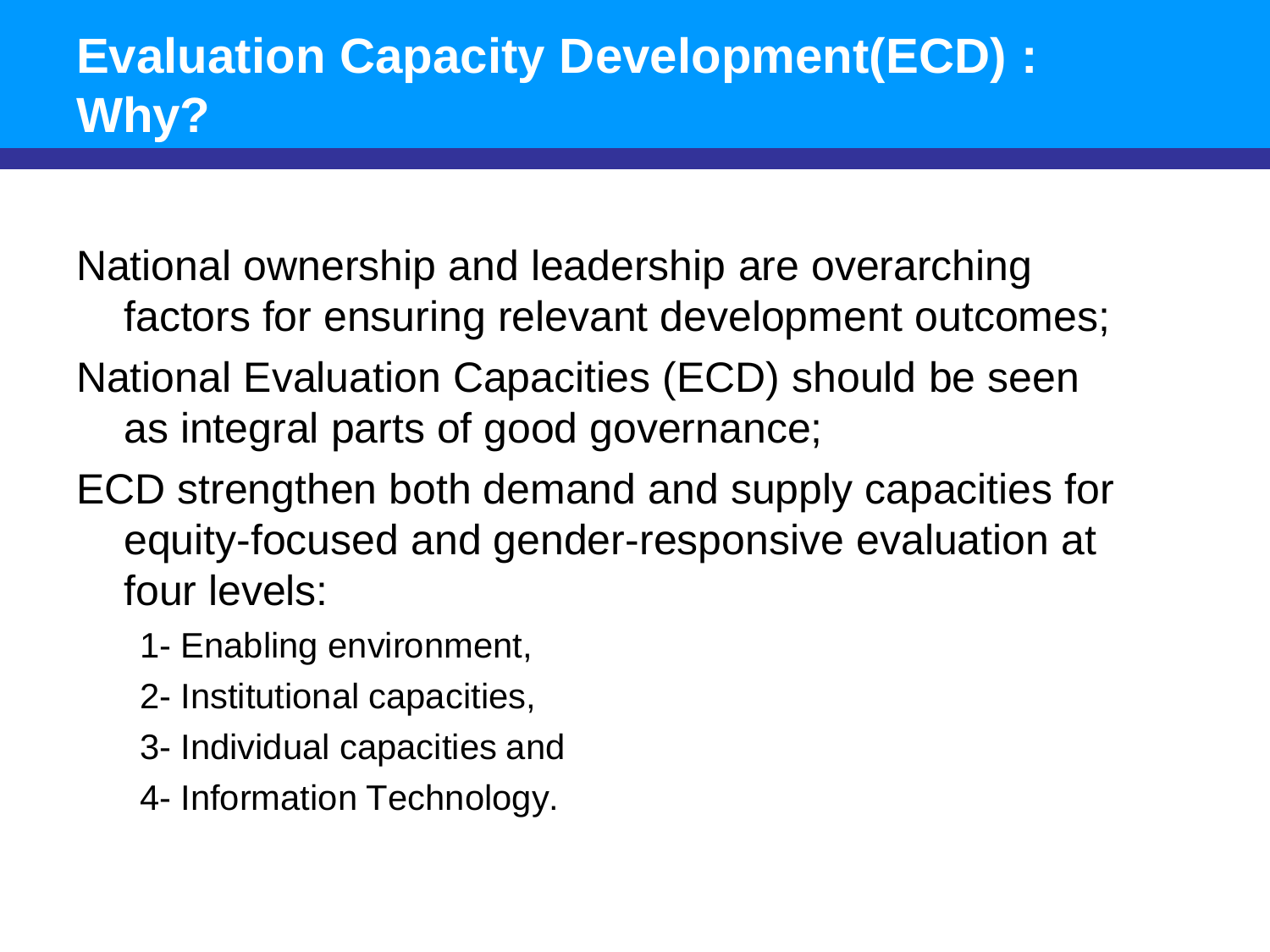## **Evaluation Capacity Development: What is ECD?**

## 1 – Individual capacity – Institutions matters

- Incentives for emergence and support of national champions
- Incentives for Behavioural independence
- Incentives for ongoing Professional competences
- Senior management capacity to:
	- Incentives for strategically plan evaluations
	- Incentives to manage evaluation studies with independence and credibility
	- Incentives for use evaluation findings and respond to recommendations

Source: Adapted from UNICEF Evaluation Office (2010) EVIDENCE FOR CHILDREN : Developing national capacities for Country-led evaluation systems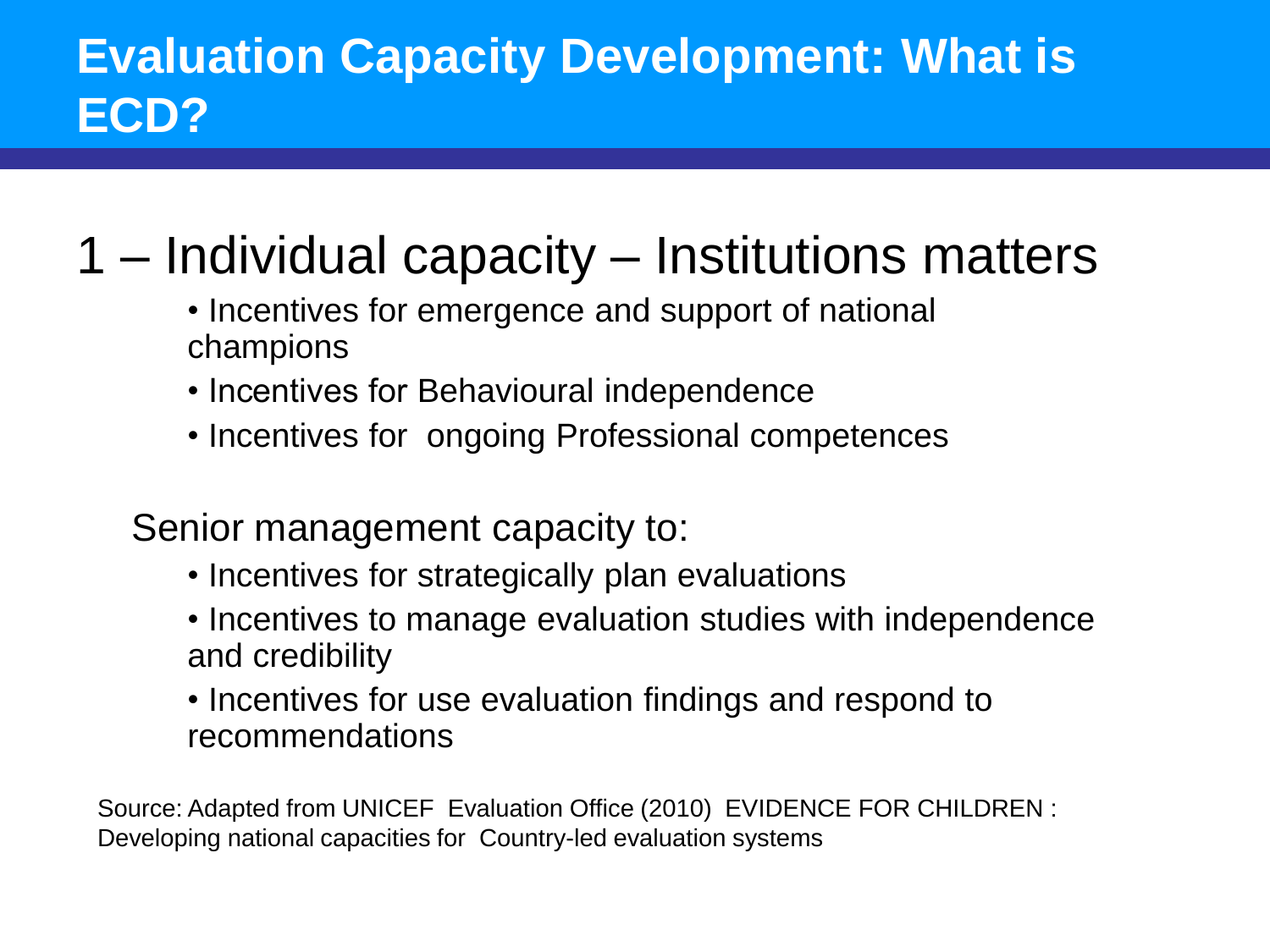# **Evaluation Capacity Development**

2- Organizational Level- Institution matters Strong corporate evaluation culture that provide incentives for: Evaluative (critical) thinking within the organization; Protective environment;

Managers to value and use evaluation and their findings;

Evaluation policy exist: governing the evaluation function and providing the incentives for:

- Independence of funding for evaluations/integrated into the budget plans;
- Setting up/strengthening an evaluation unit to plan, undertake and report evaluation findings in an independent, credible and useful way;
- Ensuring the use of evaluation findings and recommendations, including a Management response system and follow up;

Source: Adapted from UNICEF Evaluation Office (2010) EVIDENCE FOR CHILDREN : Developing national capacities for Country-led evaluation systems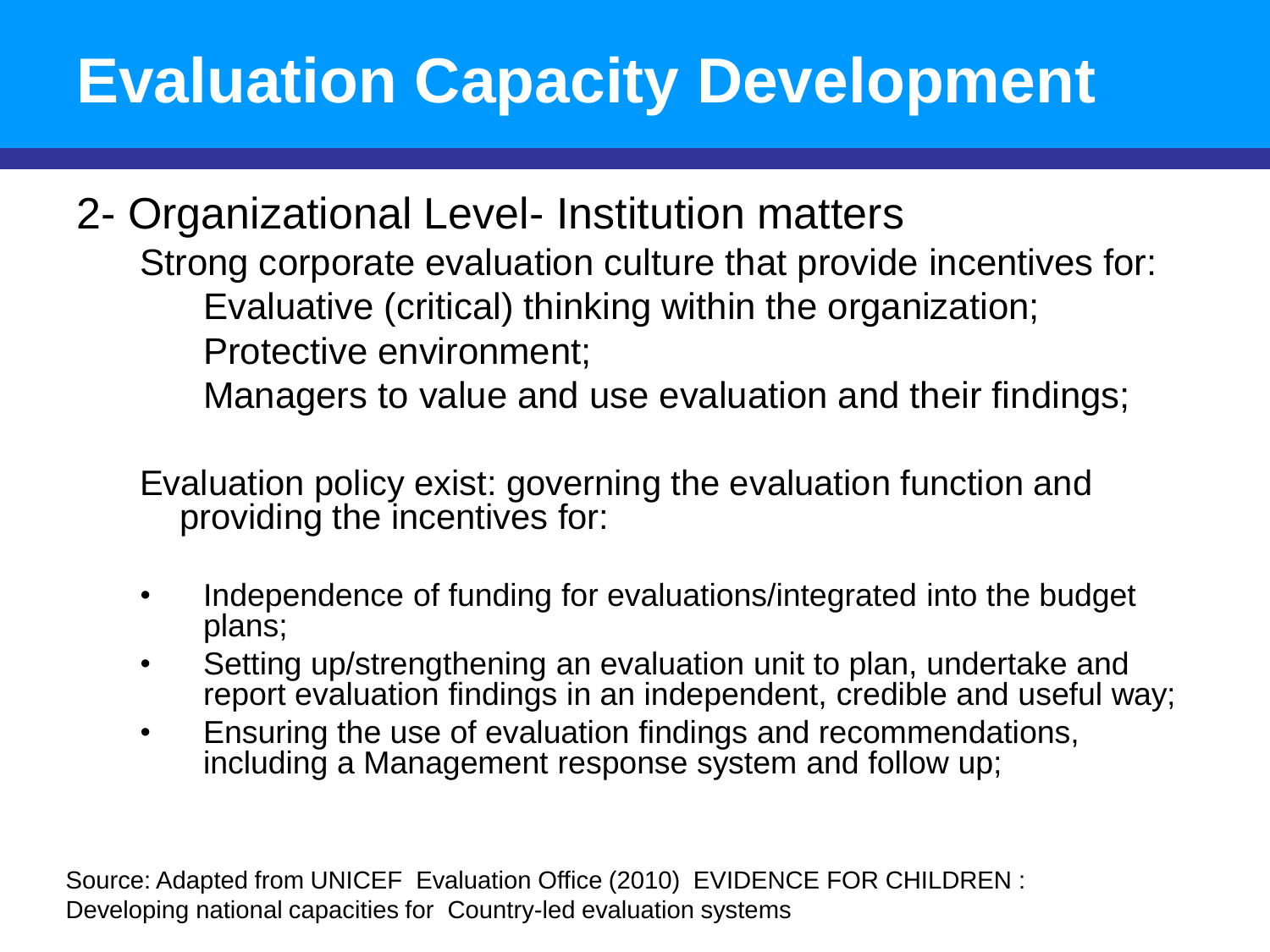# **Evaluation Capacity Development**

### 3- Enabling Environment- Institutions Matters

- Incentives for Public administration committed to transparency and managing for results and accountability, through results-based public budgeting and evidence-based policy-making
- Legislation and/or policies, including public budget, provide the incentive to institutionalize evaluation systems;
- Duty bearers have the capacities/incentives for being accountable for results
- Rights holders have the incentives to evaluate policy implementation;
- *Incentive for the formation of National evaluation association to exists*
- Incentives are generated for National evaluation standards and norms;
- Legislative audit office monitor and oversight government evaluation function and provide the incentive for compliance and self regulate evaluation function

Source: Adapted from UNICEF Evaluation Office (2010) EVIDENCE FOR CHILDREN : Developing national capacities for Country-led evaluation systems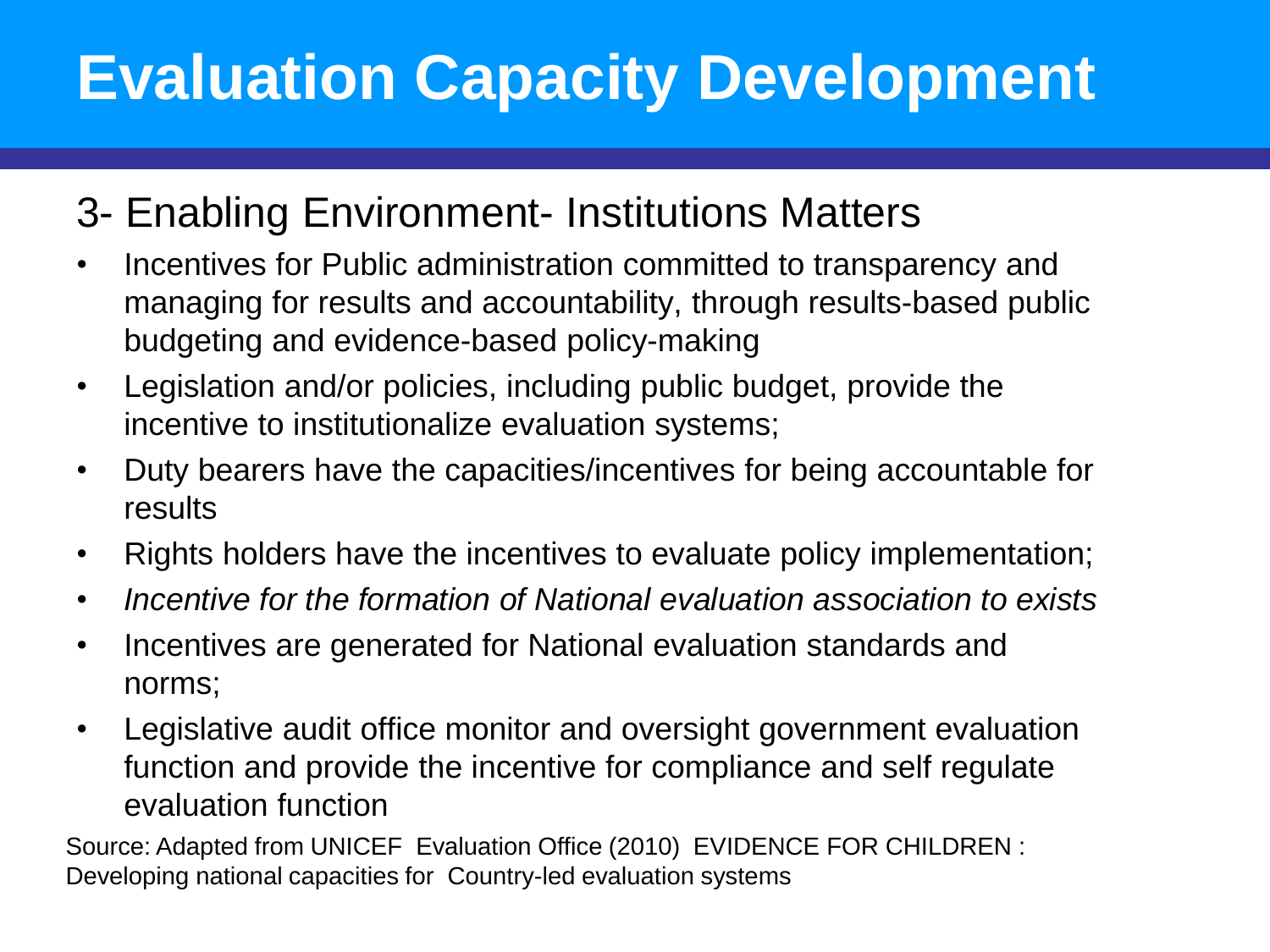# **Evaluation Capacity Development**

### 4- Information and Communication Technology

- Incentives for effective use of informatics and computers for better and more timely information on data and results;
- Incentives for effective use of communication software and technology:
	- Such as SAP, rapid SMS ([www.rapidsms.org](https://www.rapidsms.org/))
	- Electronic scorecards,
	- Electronic Management Dashboard;
	- U-Report
	- Use of Tablet for National Survey;
	- Geospatial data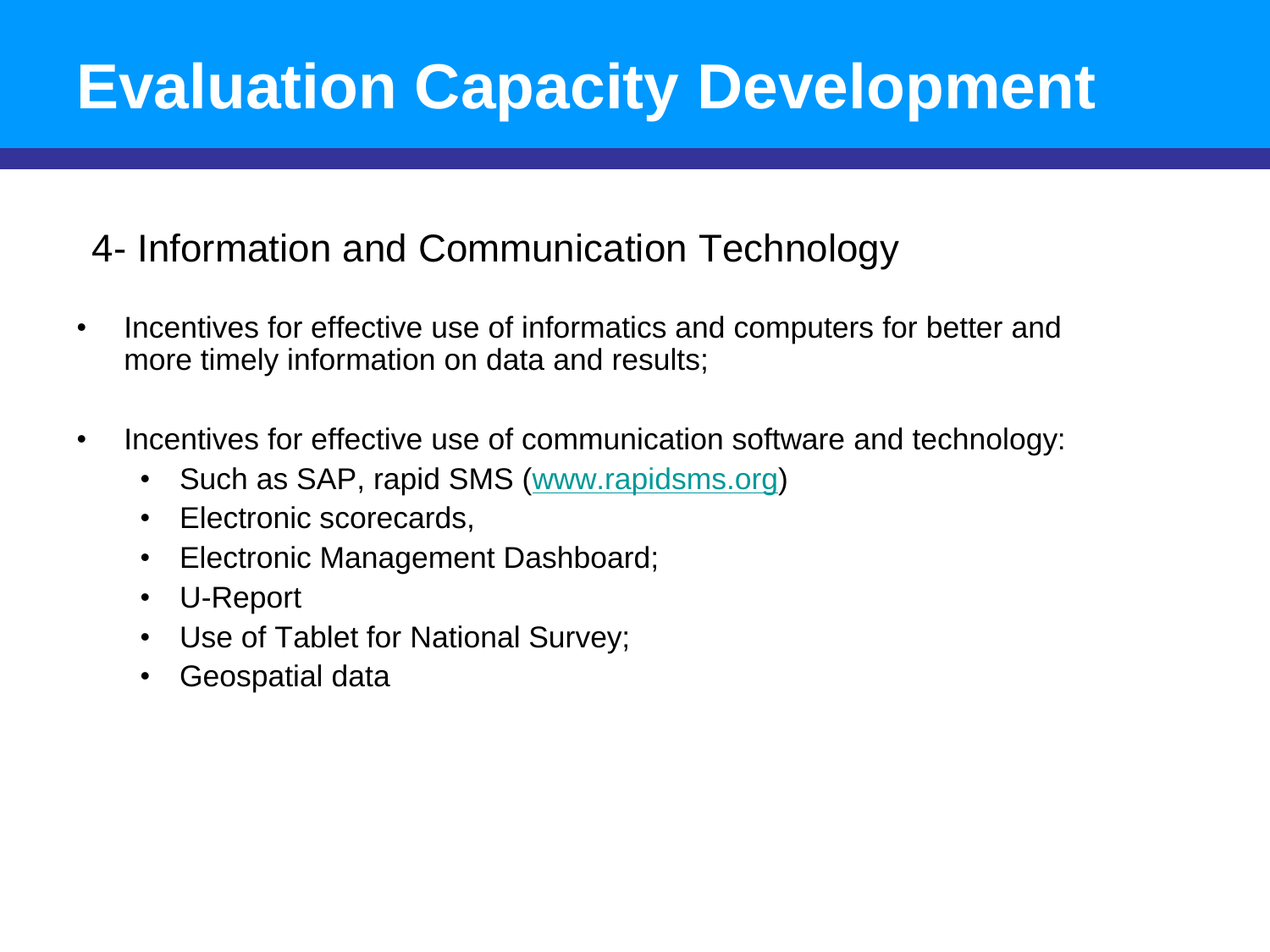## **VOPE - Creating the Demand**

During the past few decades there has been a remarkable growth in the evaluation profession as evidenced by the number of Voluntary Organizations for Professional Evaluation (VOPEs) that have formed;

The number of national and regional VOPEs has risen from 15 in the 1990s to more than 155 by early 2013;

The aggregate total of their memberships now surpasses 34,000.

#### **What about others profession?: The Institute of Internal Audits**

The IIA has more than 180,000 members.

The IIA in North America comprises 160 chapters (far from being a *monopolistic* national association) serving more than 70,000 members in the United States, Canada, the Caribbean (Aruba, Bahamas, Barbados, Cayman Islands, Curacao, Jamaica, Puerto Rico, and Turks & Caicos), Bermuda, Guyana, and Trinidad & Tobago.

Members enjoy benefits such as local, national, and global professional networking; worldclass training; certification; standards and guidance; research; executive development; career opportunities; and more!

Source: Segone, M., Rugh, J. (2013) **Voluntary Organizations for Professional Evaluation (VOPEs)**  http://www.mymande.org/voluntary\_organizations\_for\_professional\_evaluation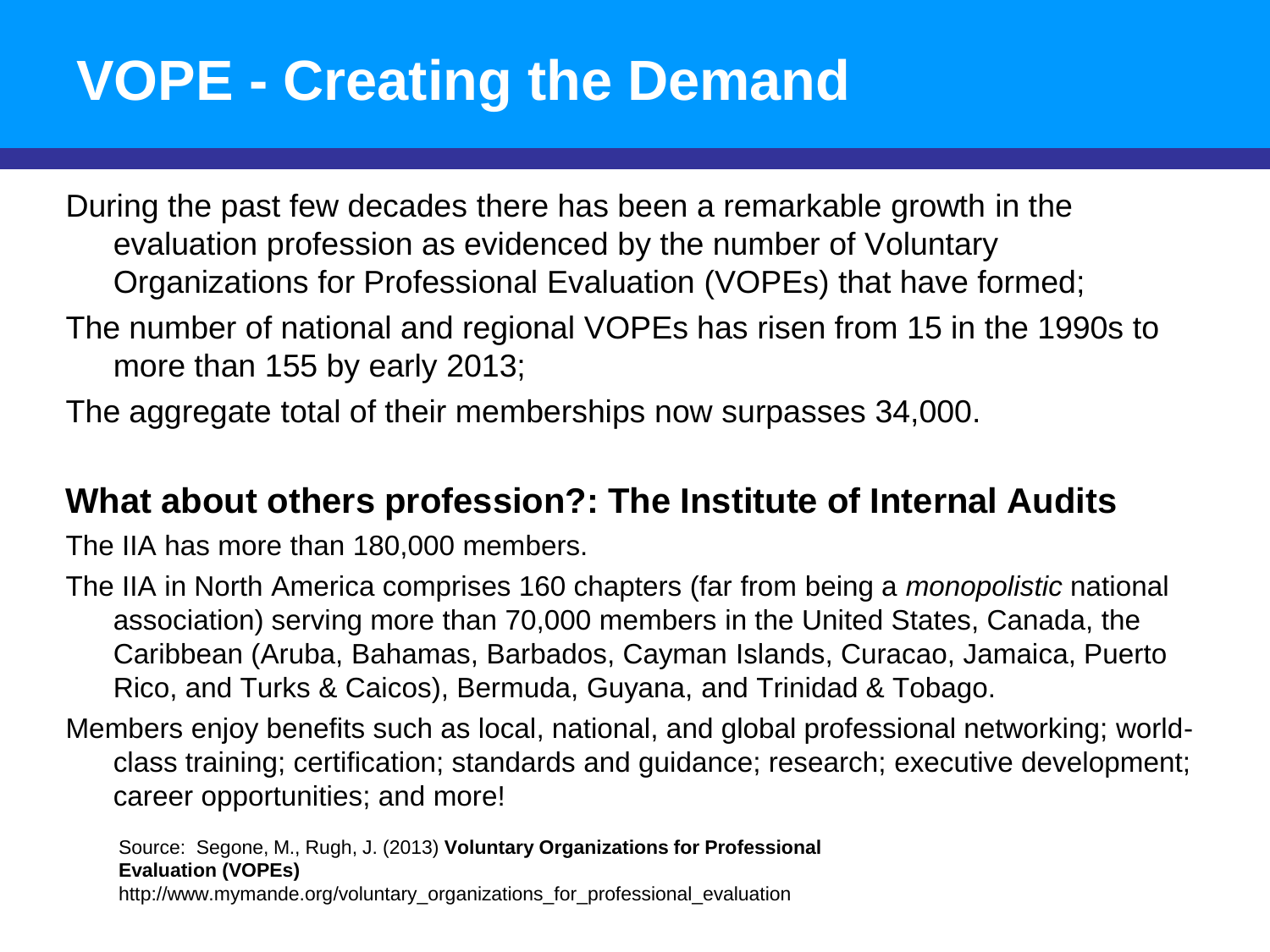- Many of the national VOPEs began as loose, informal networks of individuals who discovered a common interest in learning about evaluation methodologies.
- Some subsequently evolved into more formal associations or societies, with constitutions and bylaws, and even official governmental recognition.
- Governmental recognition particularly relevant when the VOPE reach a maturity that lead to Certification/Credentialism
- The typical evolution of networks is gradating institutional development and strengthening of the VOPE itself.
- Key features (most mature VOPEs) are: A- written constitution; Belection by-laws; C- well defined services, such as 1- network opportunities, 2- Journal, Newsletters, 3- Training and job opportunities, and 4- advocacy to government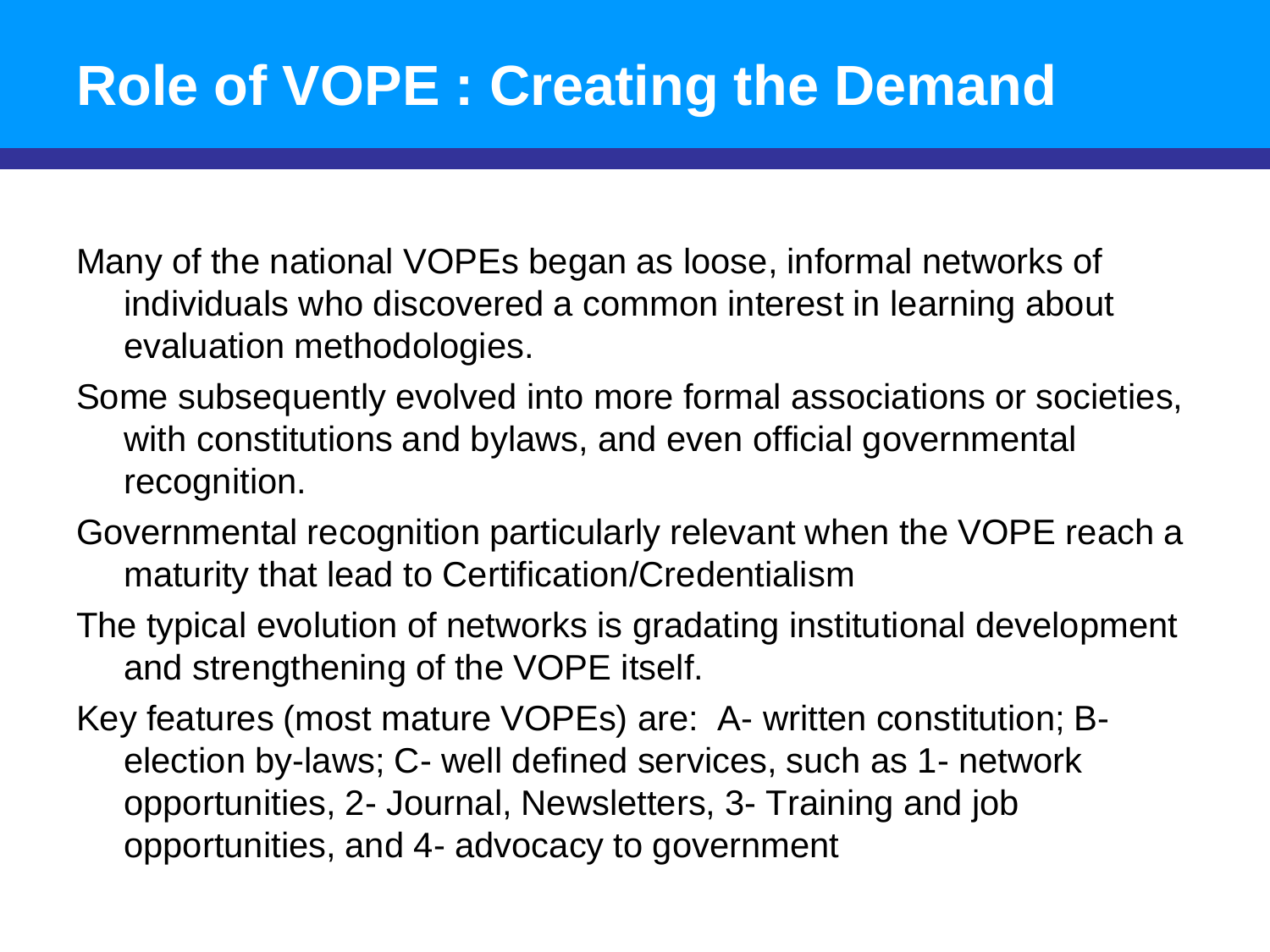## **VOPE globally : Some dates**

#### **Country (date of creation) Acronym**

Canada (1981) CES USA (1986) AEA Australia (1987) AES Canada/Quebec (1988) SQEP Europe (1994) EES Malaysia (1995) MES Peru (1996) Red EvalPeru Germany-Austria (1997) **DeGeval** Africa Region (1999) Afrea Russia/CIS regional (2000) IPEN Zambia 2001 ZEA Netherland 2002 Vide

#### **Country (date of creation) Acronym**

Senegal (2003) SenEval Latin America (2004) Relac Honduras (2005) Nicaragua (2006) Renicse Kyrgyz Republic (2007) Kyrgyz M&E network Europe Regional (2008) NESE Brazil (2009) BMNE Kenya (2010) EKS MENA regional (2011) Eval Mena Turkey (2012) TEA Palestine (2013) PEA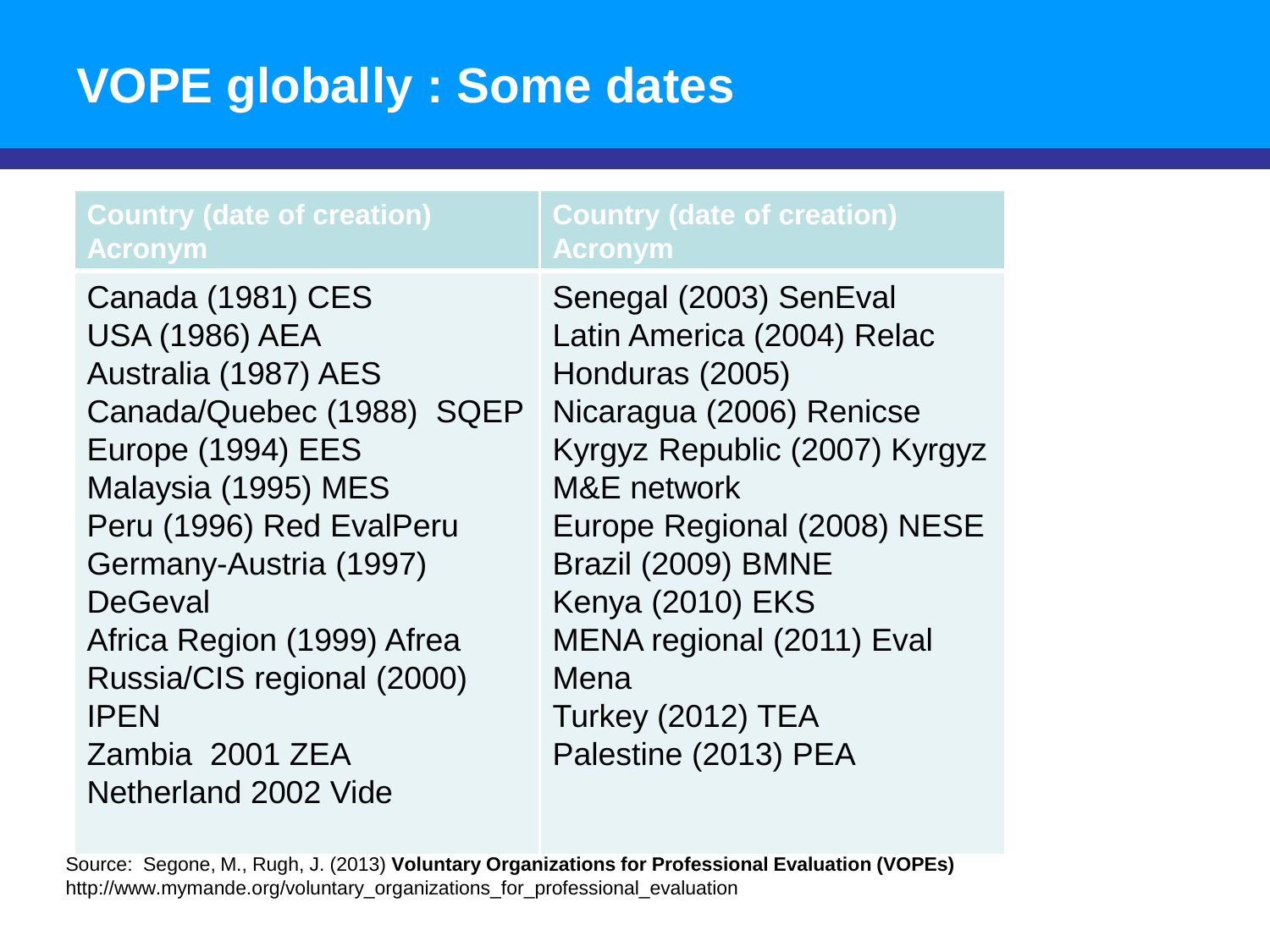## **VOPE Some numbers**

| Countries in which VOPE exist                        | 148 |
|------------------------------------------------------|-----|
| Number of VOPE verified                              | 100 |
| Countries in which more than on<br><b>VOPE</b> exist | 89  |
| <b>Regional VOPE</b>                                 | 12  |
| <b>International VOPE</b>                            | 11  |

Source: Segone, M., Rugh, J. (2013) **Voluntary Organizations for Professional Evaluation (VOPEs)**  http://www.mymande.org/voluntary\_organizations\_for\_professional\_evaluation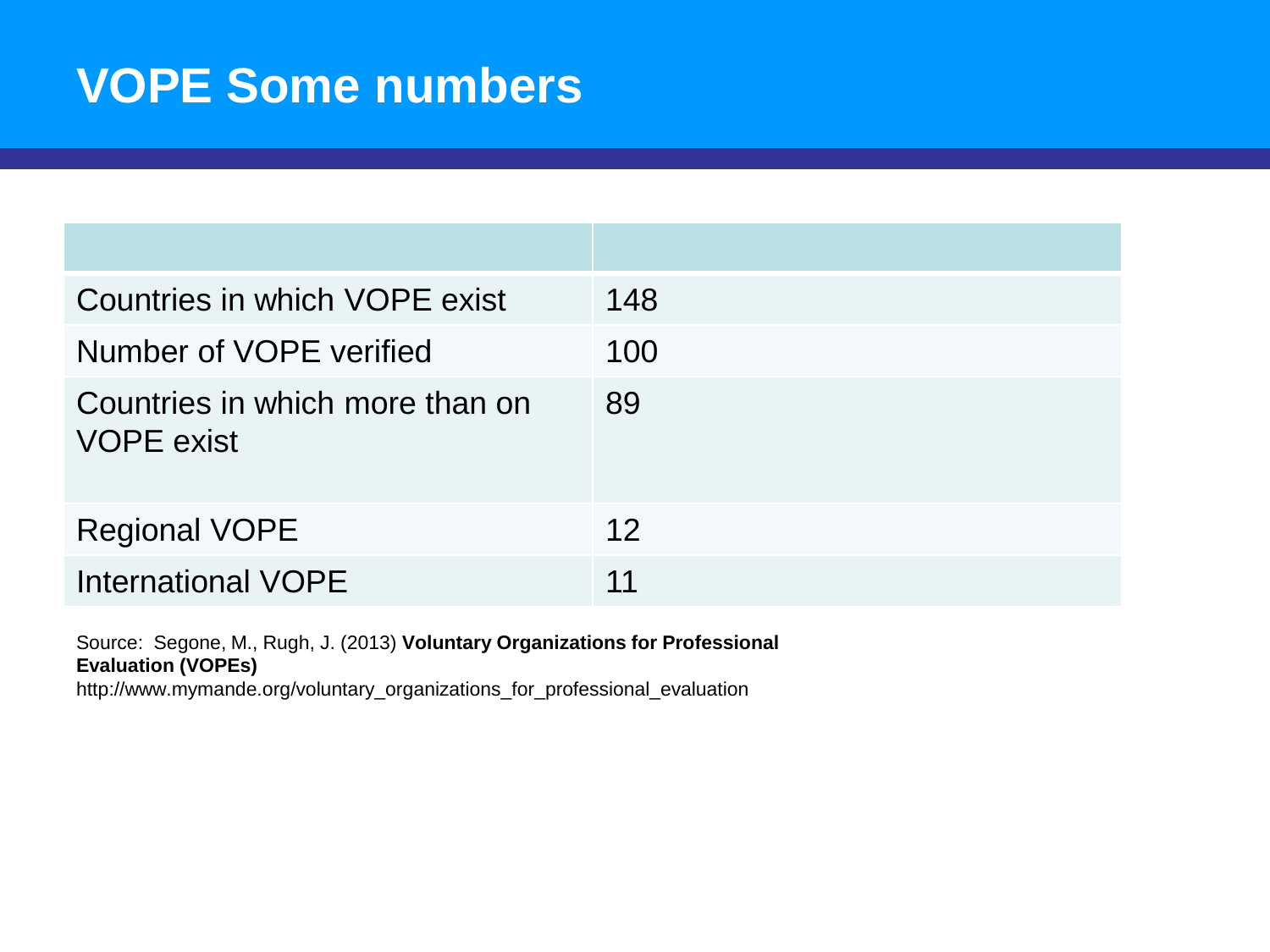## **VOPE Some numbers**

| <b>VOPE</b>                                               | <b>Membership</b>   |
|-----------------------------------------------------------|---------------------|
| <b>AEA</b>                                                | 7,755               |
| Relac                                                     | 3,847               |
| <b>BMNE</b>                                               | 3,660               |
| <b>RedLAcMe</b>                                           | 2,557               |
| <b>CES</b>                                                | 2,016               |
| <b>AES</b>                                                | 1,034               |
| Degeval                                                   | 722                 |
| <b>SFE</b>                                                | 600                 |
| <b>CIS</b>                                                | 556                 |
| Indonesian                                                | 554                 |
| Spain                                                     | 550                 |
| <b>Brazilian Association of Educational</b><br>Evaluation | 500                 |
| <b>EES</b>                                                | 411                 |
| $()$ Else where                                           | <b>Total 34 000</b> |

Source: Segone, M., Rugh, J. (2013) **Voluntary Organizations for Professional Evaluation (VOPEs)** 

http://www.mymande.org/voluntary\_organizations\_for\_professional\_evaluation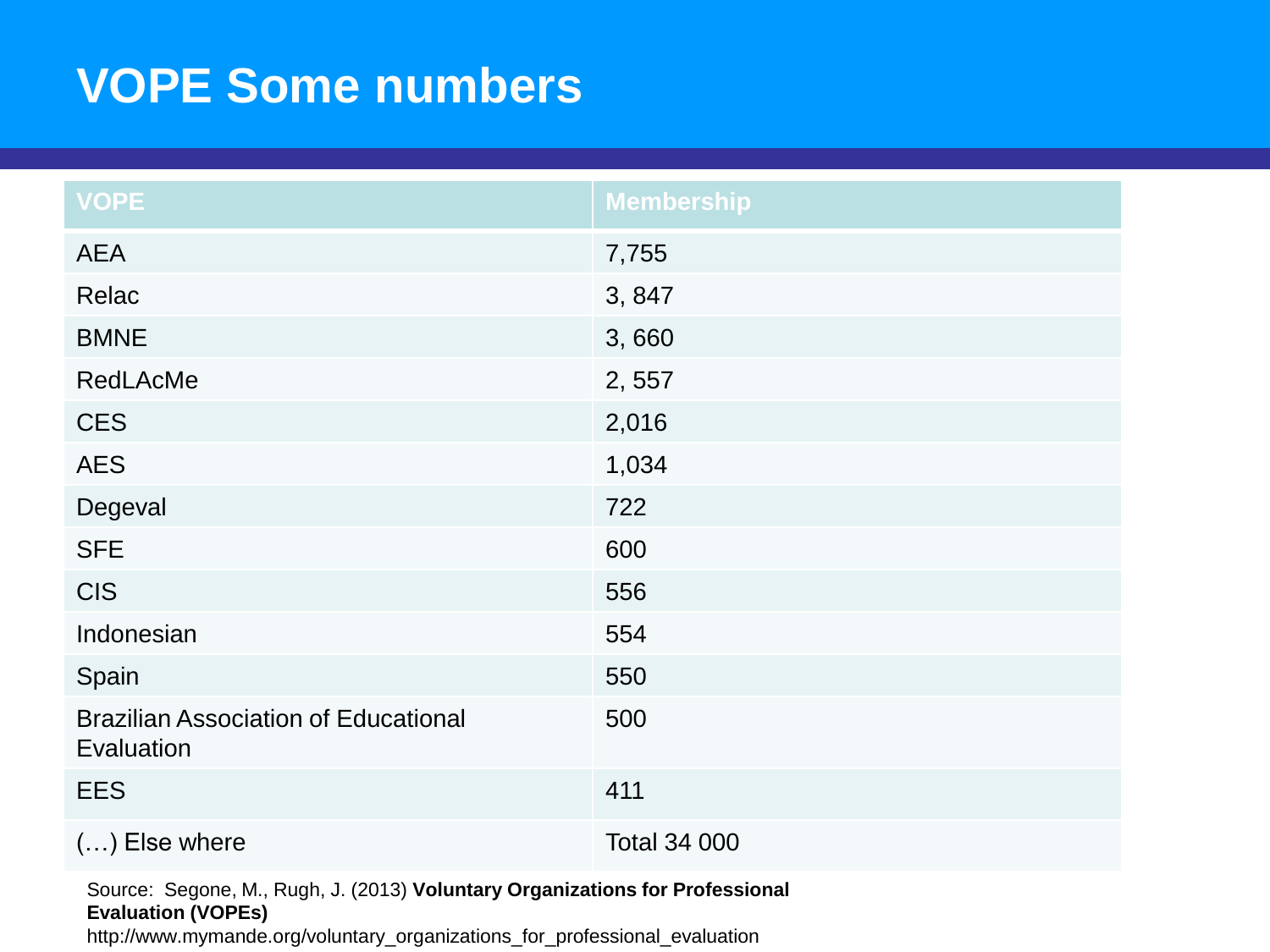## **Country Example:** *Brazil – Brazilian Monitoring and Evaluation Network (BMEN)*

- **Strategy and implementation:** Based on the conceptual framework for national evaluation capacity development, BMEN has contributed to:
- Strengthening an enabling environment by putting together a community of 3,660 people (half of them public servants from Federal, States and Municipal governments); by creating spaces for debates; by promoting discussions about which capacities;
- Brazil has and which ones have to be developed, by disseminating knowledge and good practices; and by evolving a professional association.
- Developing/strengthening individual capacities to conduct credible and useful evaluations.

#### **Future Prospective:**

• A partnership with the Inter-American Institute for Economic and Social Development (INDES/IDB) and Municipal National Confederation (CNM) is being negotiated to translate and adapt the content of the course "Management for Development Result in Sub-National Governments" to be offered for the public managers of municipal and state levels.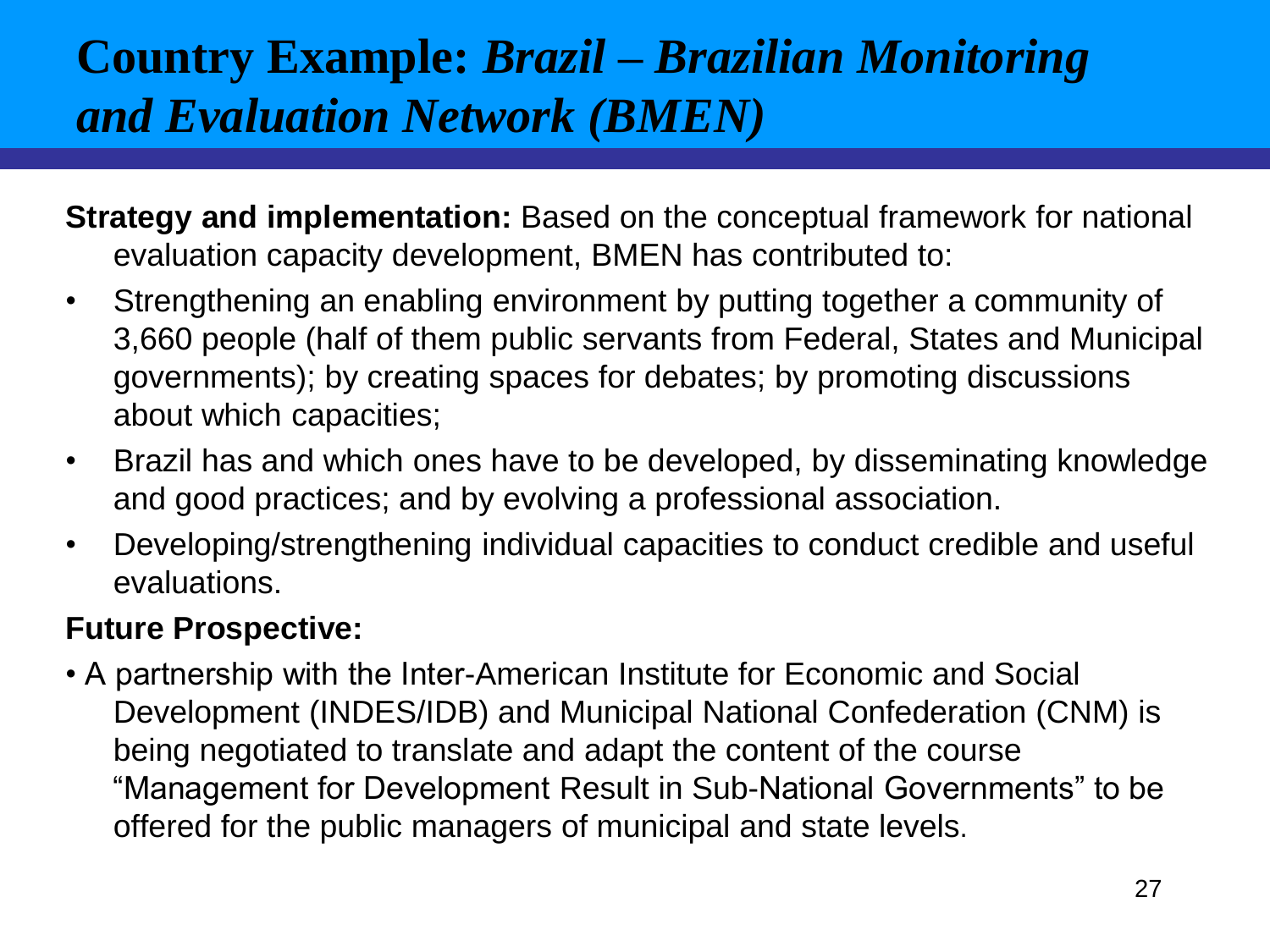## **Egypt: Egyptian Research and Evaluation Network (EREN)**

*Advocacy for Evidence-based Policies: bridging the gap between policy makers and researchers/evaluators*

Since 2008, advocate for paradigmatic shift in the thought and practice of evaluation in Egypt and the importance to link it to policy-making and to programmatic excellence.

Network was partnering with Ministry of International Cooperation that help to sustain it. (In Nigeria it is NPC)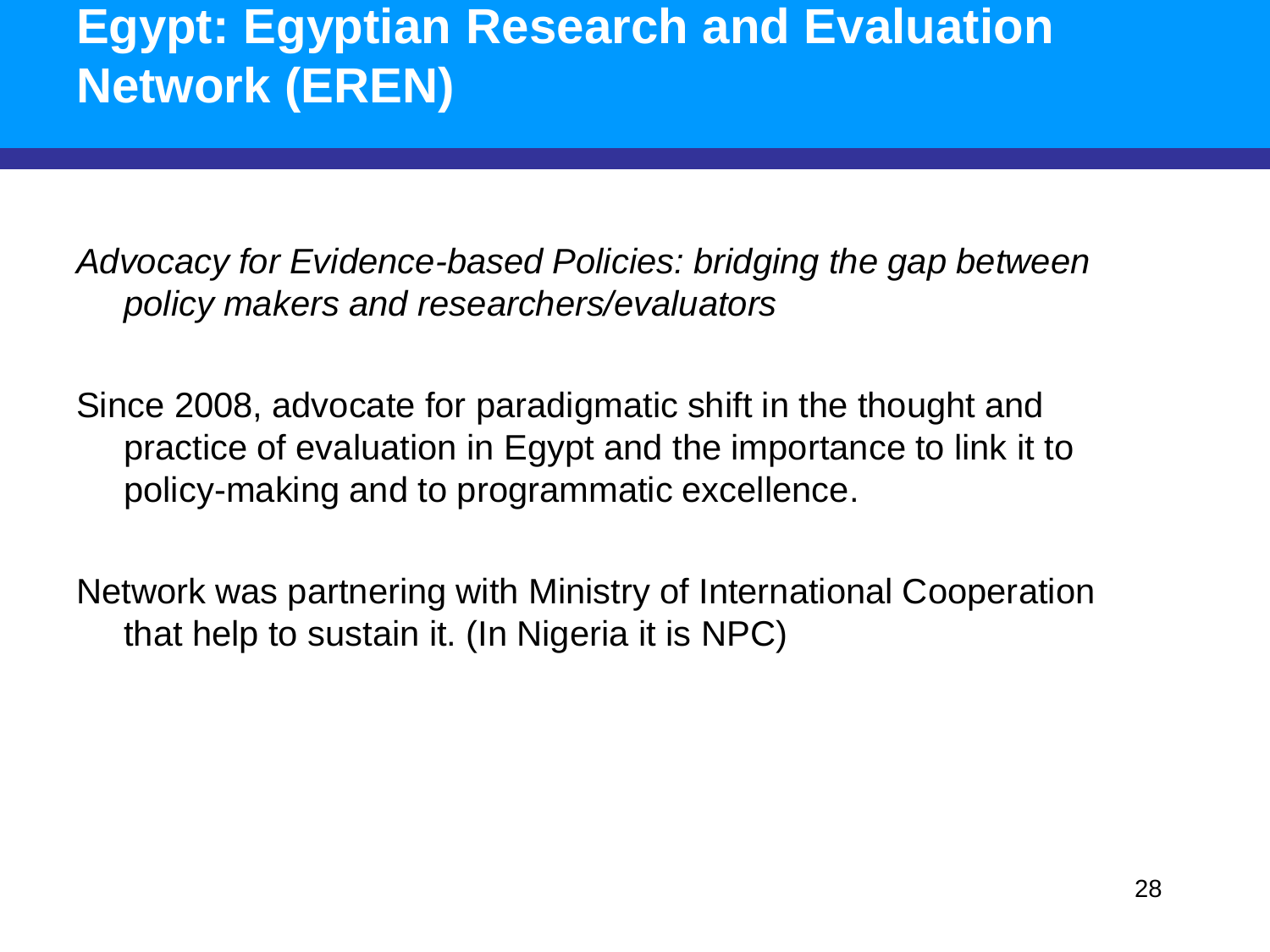## **Kenya: Evaluation Society of Kenya (ESK)**

### Key objective is to foster professionalization of its members

- ESK has continued to receive strong support from the NIMES (Kenya's National Integrated Monitoring and Evaluation System).
- Recently (2012) ESK organised a very successful high visibility launch. The event was organised jointly with the Ministry of Planning through the monitoring & Evaluation Directorate (MED) within a three-day inaugural national M&E week that is earmarked to be held annually.
- Participants were drawn from the national and sub-national levels including CSOs, Government, UN Agencies, Academia and Research institutions among others. The media covered the event.
- Key note addresses were made by the assistant Minister for planning, UNICEF's Country Director and DFID's high-level representative from the UK Evaluation office.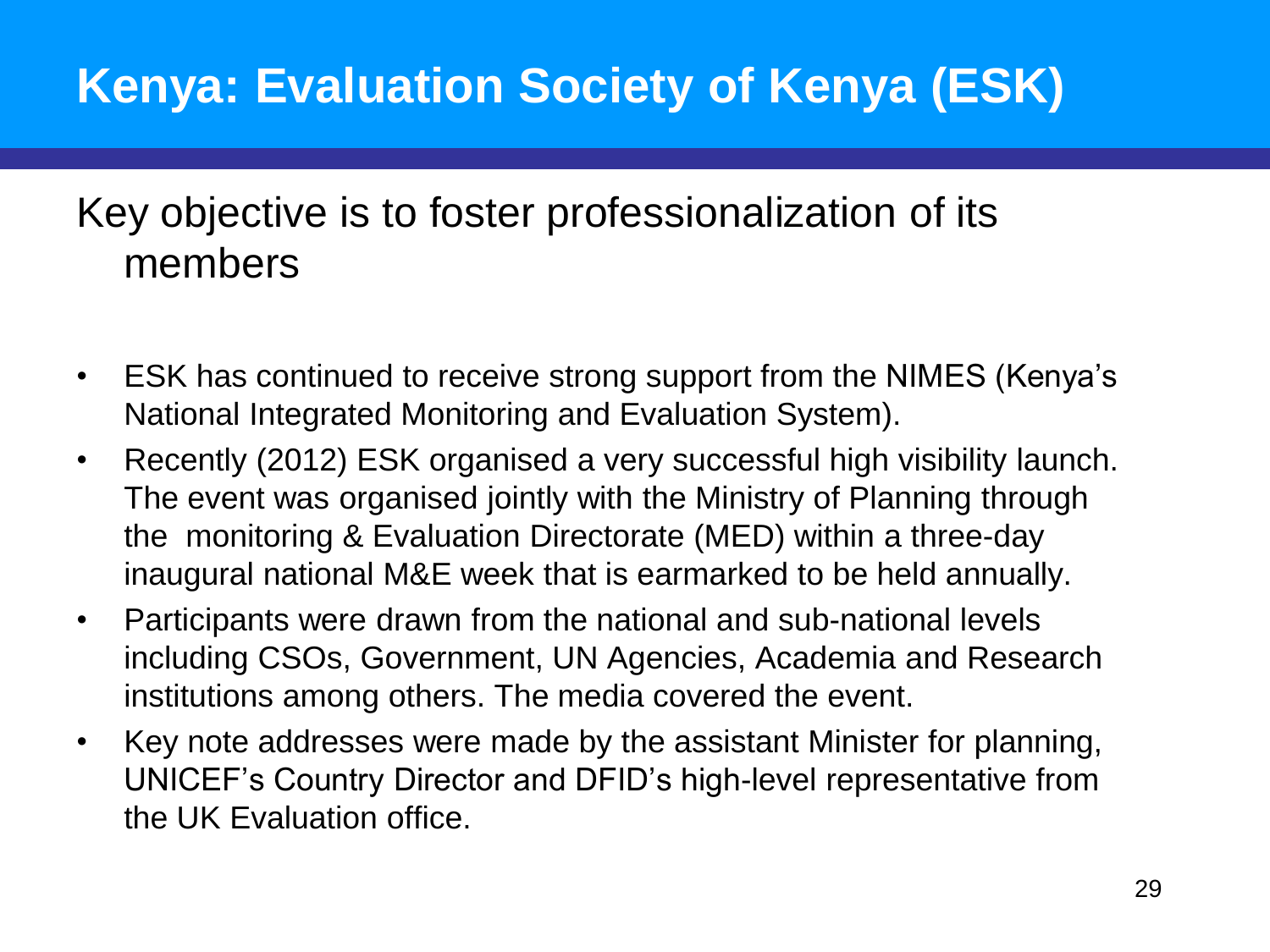## **Nigerian Evaluation Group- Discussion, Stakeholders**

Group Email Addresses

[http://groups.yahoo.com/neo/groups/Nigerian\\_evaluation\\_association](https://groups.yahoo.com/neo/groups/Nigerian_evaluation_association)

Post Message:

[nigerian\\_evaluation\\_association@yahoogroups.com](mailto:nigerian_evaluation_association@yahoogroups.com)

Subscribe:

[nigerian\\_evaluation\\_association-subscribe@yahoogroups.com](mailto:nigerian_evaluation_association-subscribe@yahoogroups.com)

Unsubscribe:

[nigerian\\_evaluation\\_association-unsubscribe@yahoogroups.com](mailto:nigerian_evaluation_association-unsubscribe@yahoogroups.com)

List Owner:

[nigerian\\_evaluation\\_association-owner@yahoogroups.com](mailto:nigerian_evaluation_association-owner@yahoogroups.com)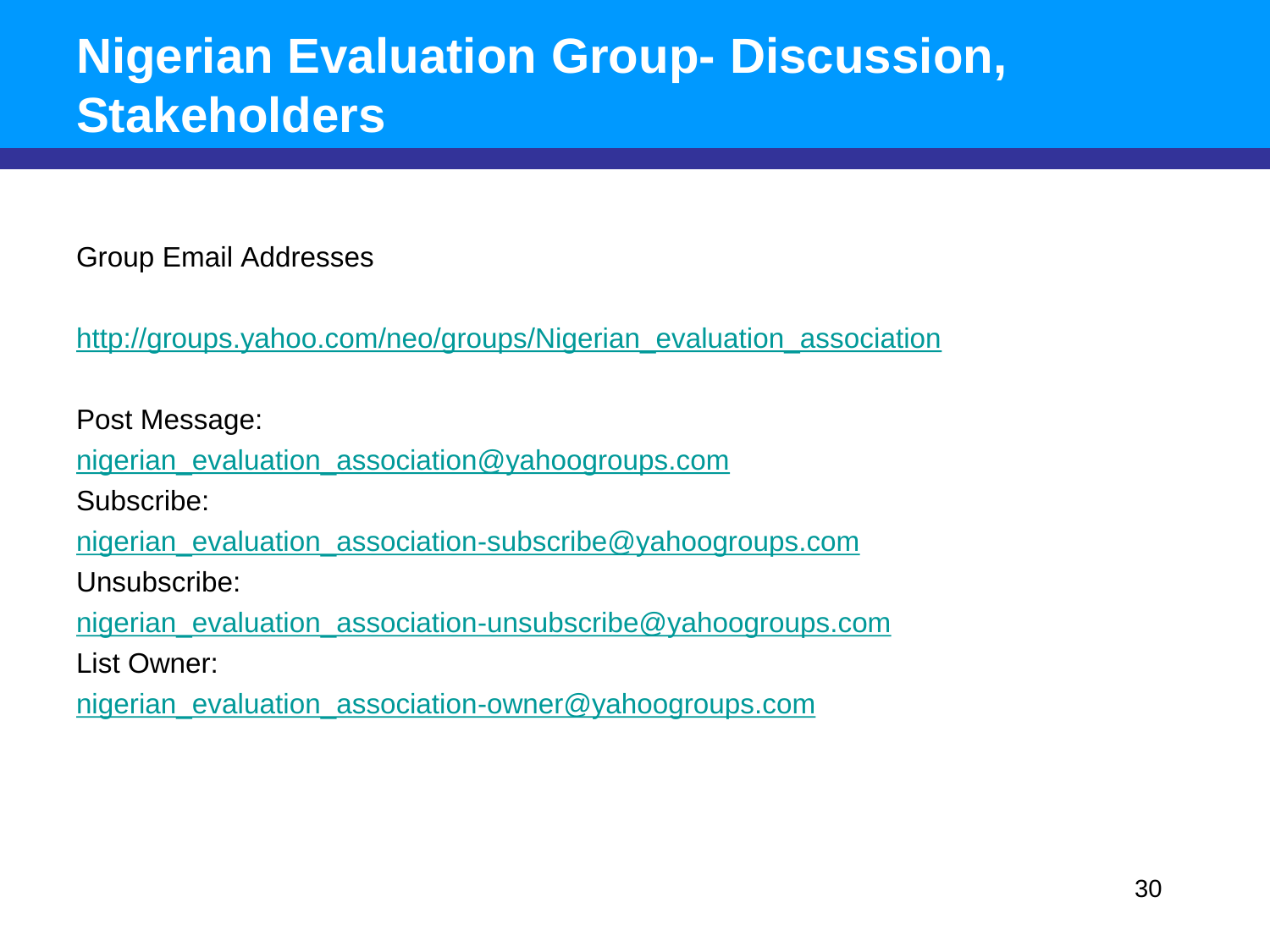# **Conclusion: Key messages**

### Key messages:

Country Led evaluation System is a agreement at the highest level Paris Declaration;

- Still valid and need to be reinforced within your discussion with Partners/Donors community
- Many level of Monitoring: Monitoring for Bottlenecks (level 3) is something that Nigeria has already engaged in; MfB could be championed by NPC/SPC
- Monitoring is not an oversight tool; IT IS A MANAGEMENT TOOL! Let the Managers manage!! (New public Management)
- Evaluation needs to be country led, it is an oversight/accountability function, but also a learning mechanism for better program and policy making: evidences based.
- ECD is a key element of good governance, also important to engage CSOs as per the Ghana/Busan meetings
- VOPEs are emerging worldwide, popping up from all over; Nigeria should (lead the way!) NPC and SPC need to be engaged at their level and together and with CSOs.